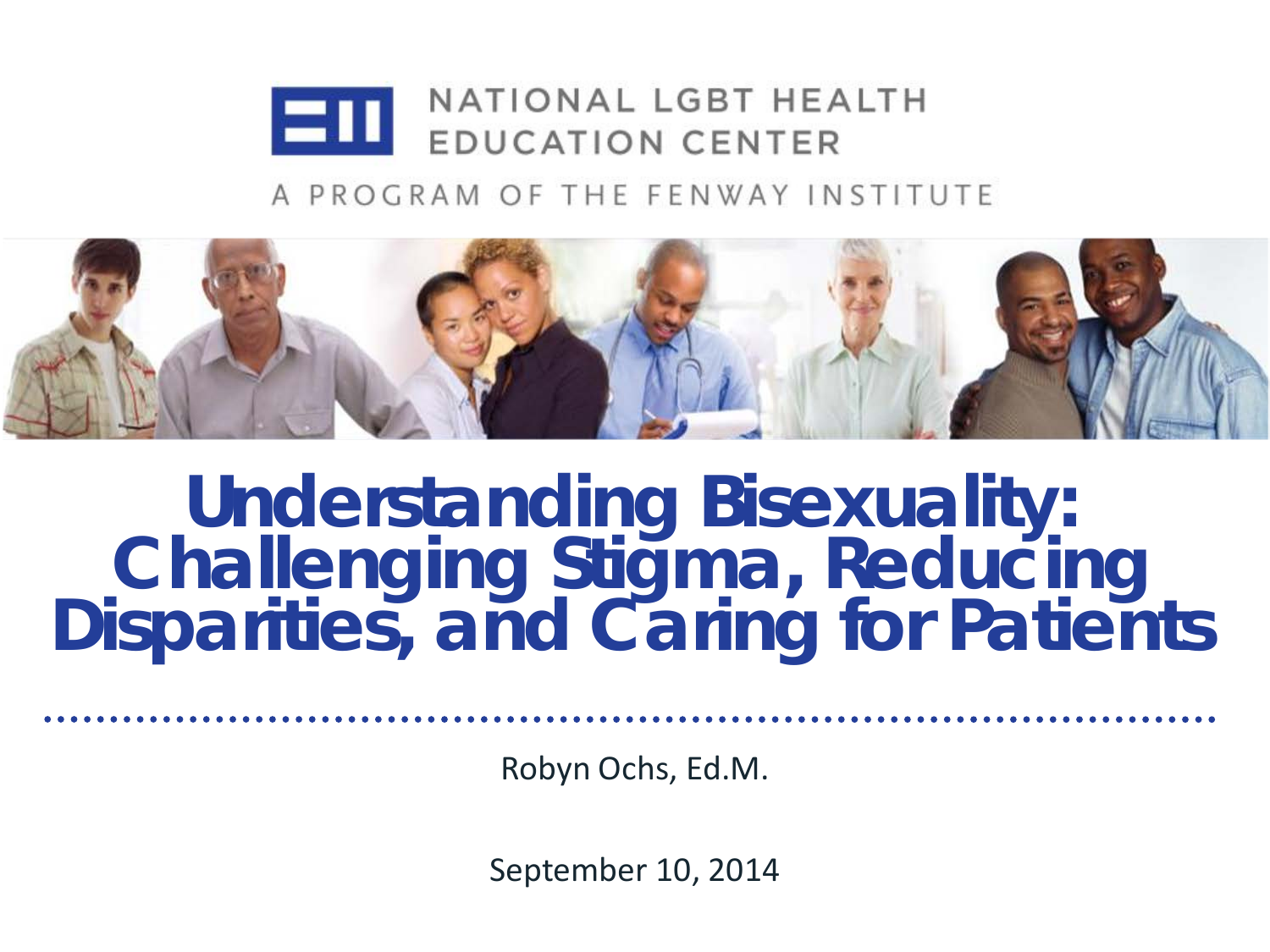### **Continuing Medical Education Disclosure**

- Program Faculty: Robyn Ochs, Ed.M.
- Current Position: Speaker and Educator
- Disclosure: No relevant financial relationships to disclose. Content of talk does not include discussion of off-label products.

It is the policy of The National LGBT Health Education Center, Fenway Health that all CME planning committee/faculty/authors/editors/staff disclose relationships with commercial entities upon nomination/invitation of participation. Disclosure documents are reviewed for potential conflicts of interest and, if identified, they are resolved prior to confirmation of participation. Only participants who have no conflict of interest or who agree to an identified resolution process prior to their participation were involved in this CME activity.

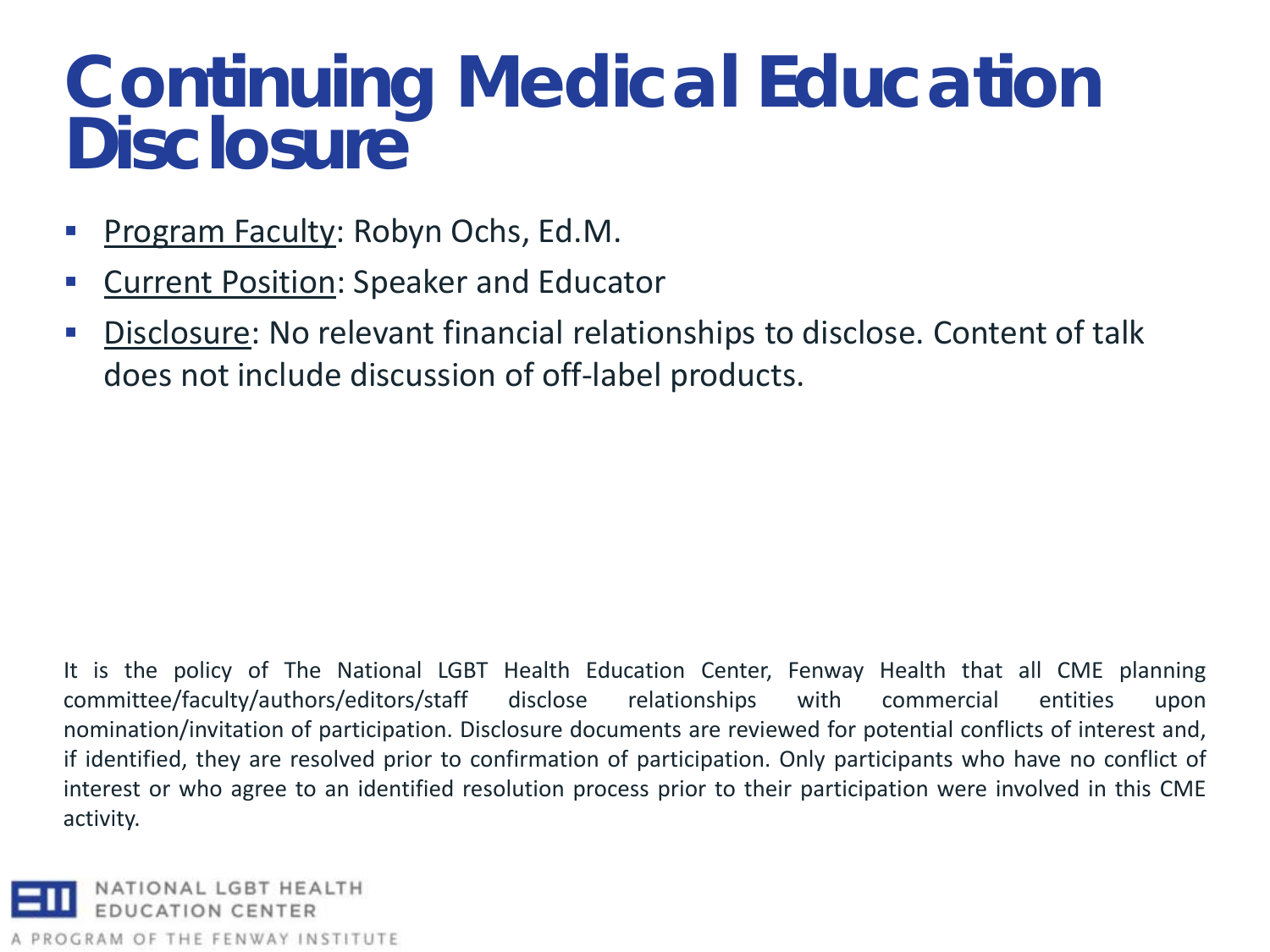# **Learning Objectives**

*By the end of this session, participants will be able to:*

- 1. Define bisexuality
- 2. Understand some specific challenges faced by those in this identity group
- 3. Describe current data on health disparities and risk factors among bisexual people
- 4. Identify ways to provide patient-centered care and resources to bisexual patients

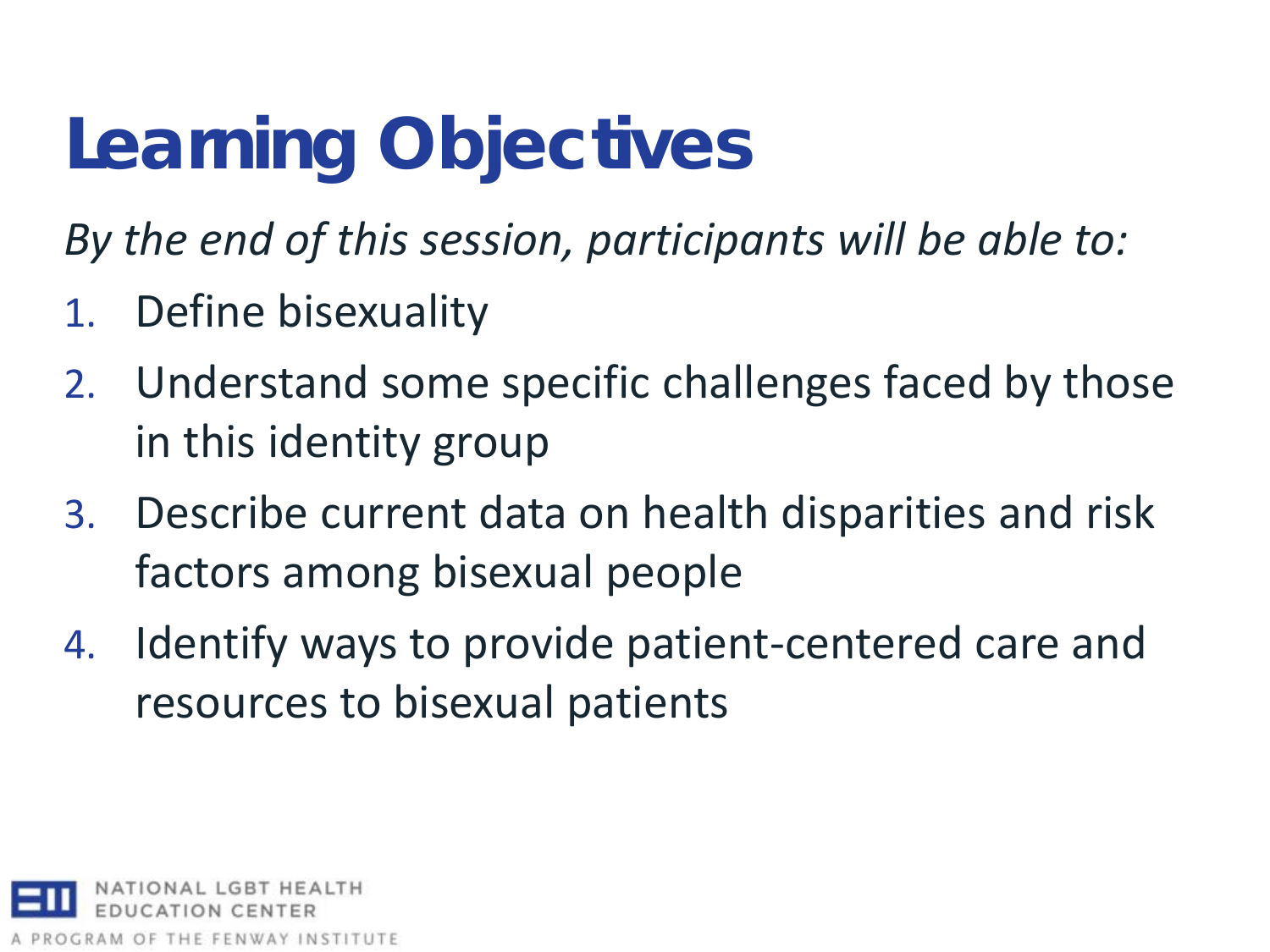### **About Your Presenter**

- **Robyn Ochs, Ed.M., is a national speaker and educator, whose** work focuses on increasing awareness of complex identities.
- She is the editor of the 42-country anthology, Getting Bi: Voices of Bisexuals Around the World, the Bi Women Quarterly and the forthcoming anthology, RECOGNIZE: The Voices of Bisexual Men.
- In addition, she worked for 26 years as an administrator at Harvard University where she co-founded the LGBT Faculty & Staff Group, advised the student LGBT group and was an active member of the University's Trans Task Force.
- Robyn serves on the board of MassEquality, which advocates to defend the rights of LGBT people in Massachusetts from cradle to grave.
- [www.robynochs.com](http://www.robynochs.com/)
- [robyn@robynochs.com](mailto:robyn@robynochs.com)



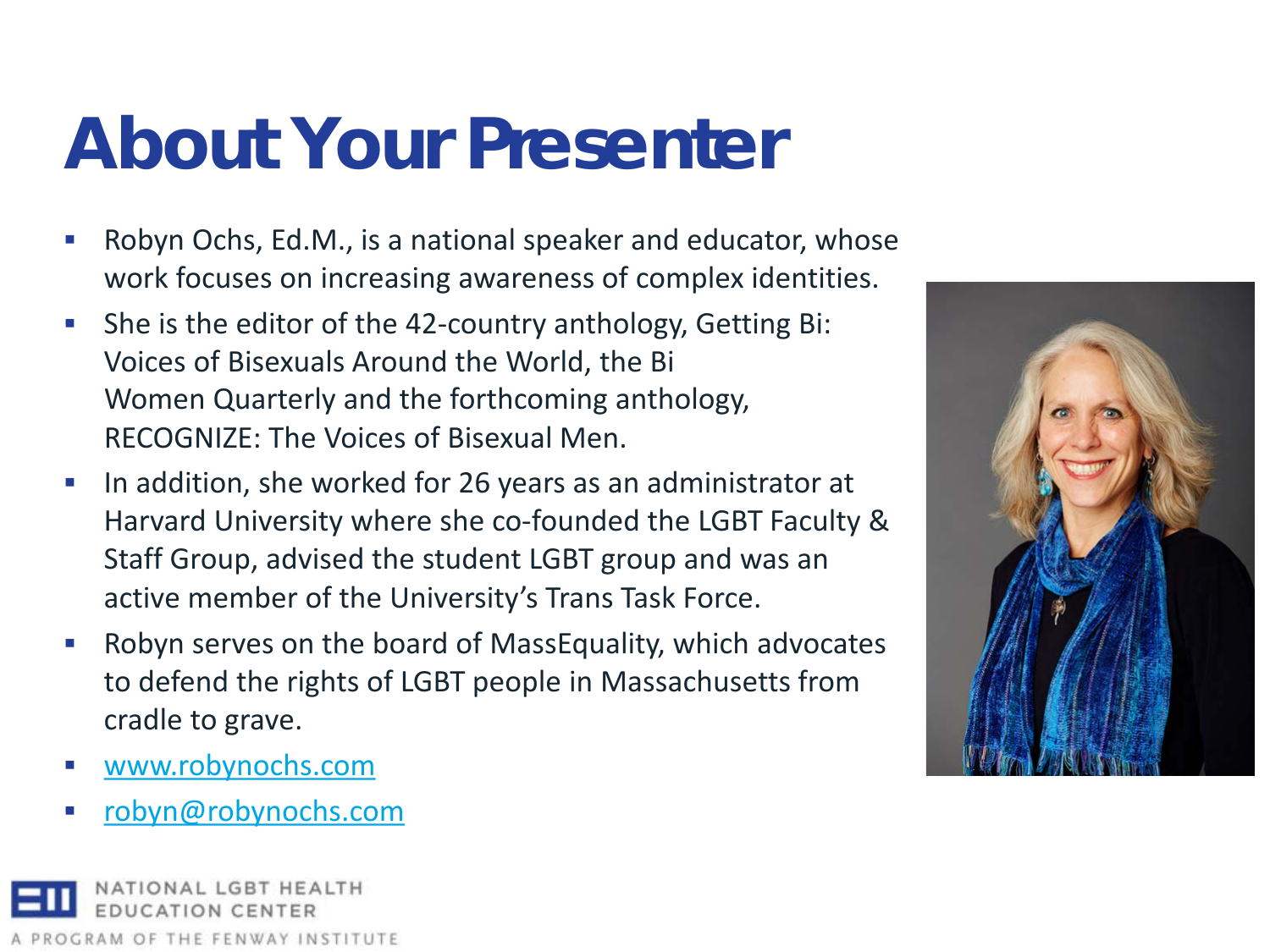### **One Definition of Bisexuality**

 Bisexuals are people who acknowledge the potential to be attracted, romantically and/or sexually, to people of more than one sex and/or gender, not necessarily at the same time, not necessarily in the same way, and not necessarily to the same degree.

-Robyn Ochs

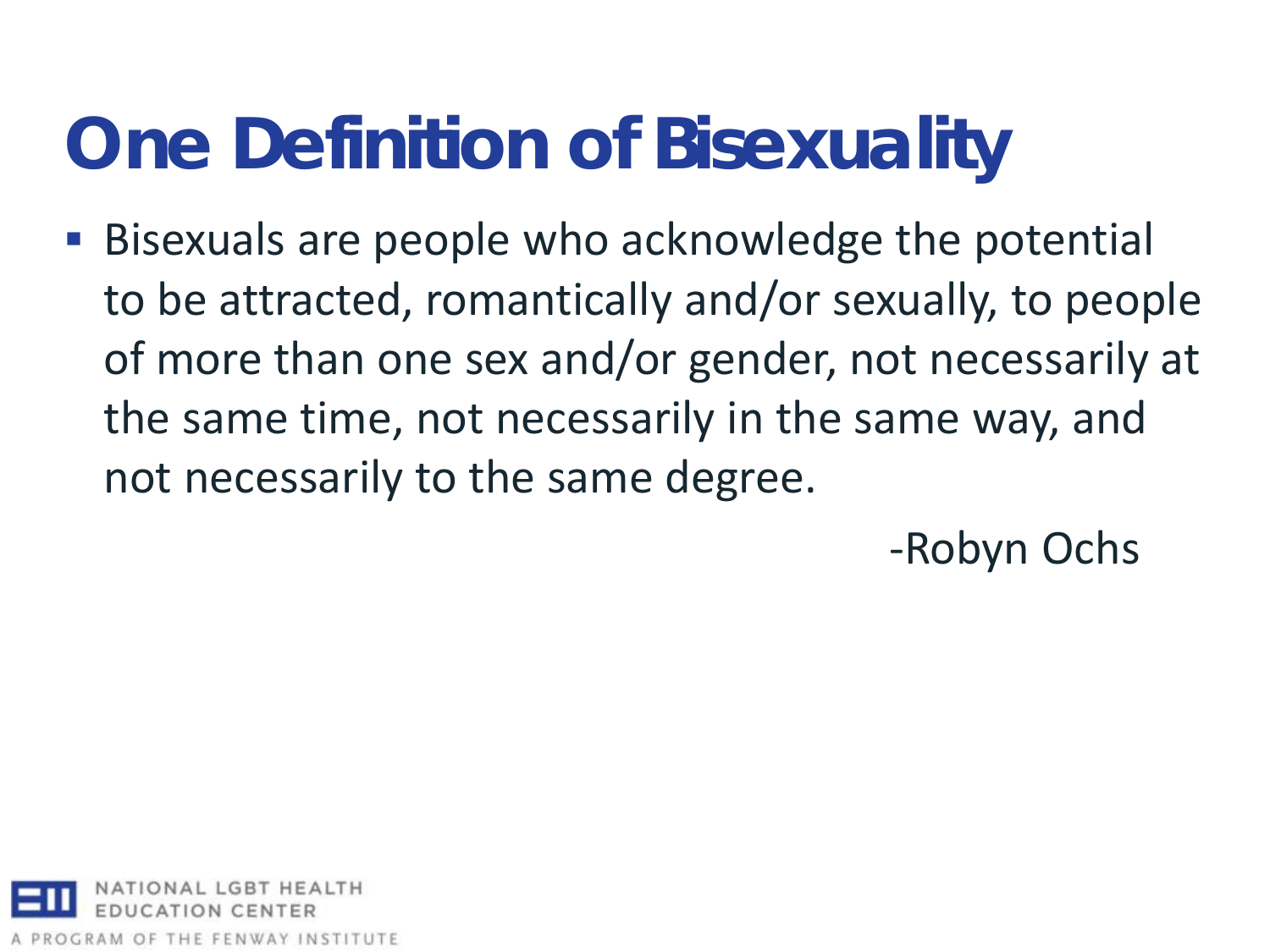### **How Many Bisexuals are there?**



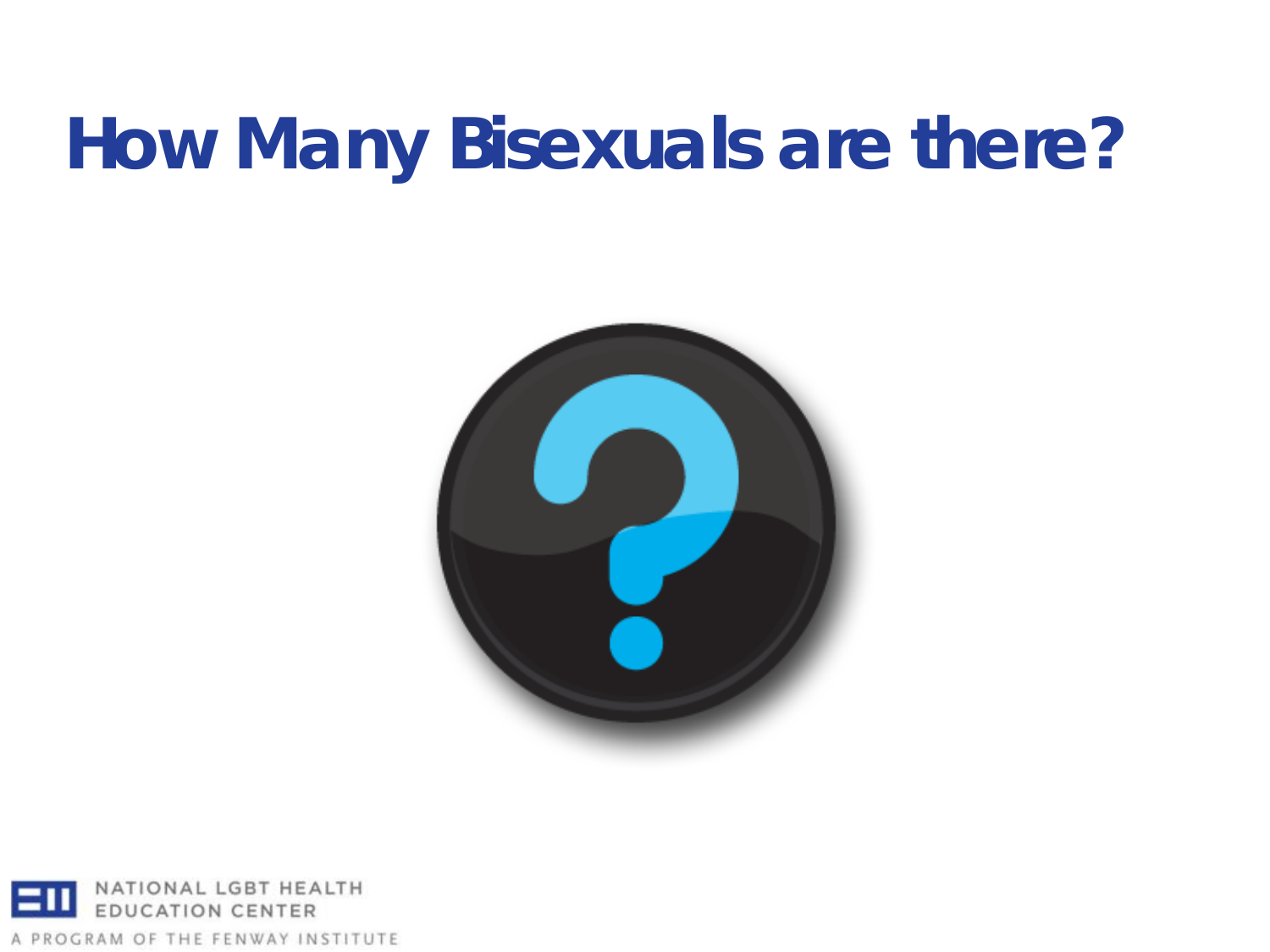### **How Many Bisexuals are there?**

**That would all depend upon who**  $-$  and what  $-$  you're counting…

(people who call themselves bisexual, people who call themselves bi\*, people who have had sexual experiences with people of more than one gender, people who have been attracted to people of more than one gender, etc.?)

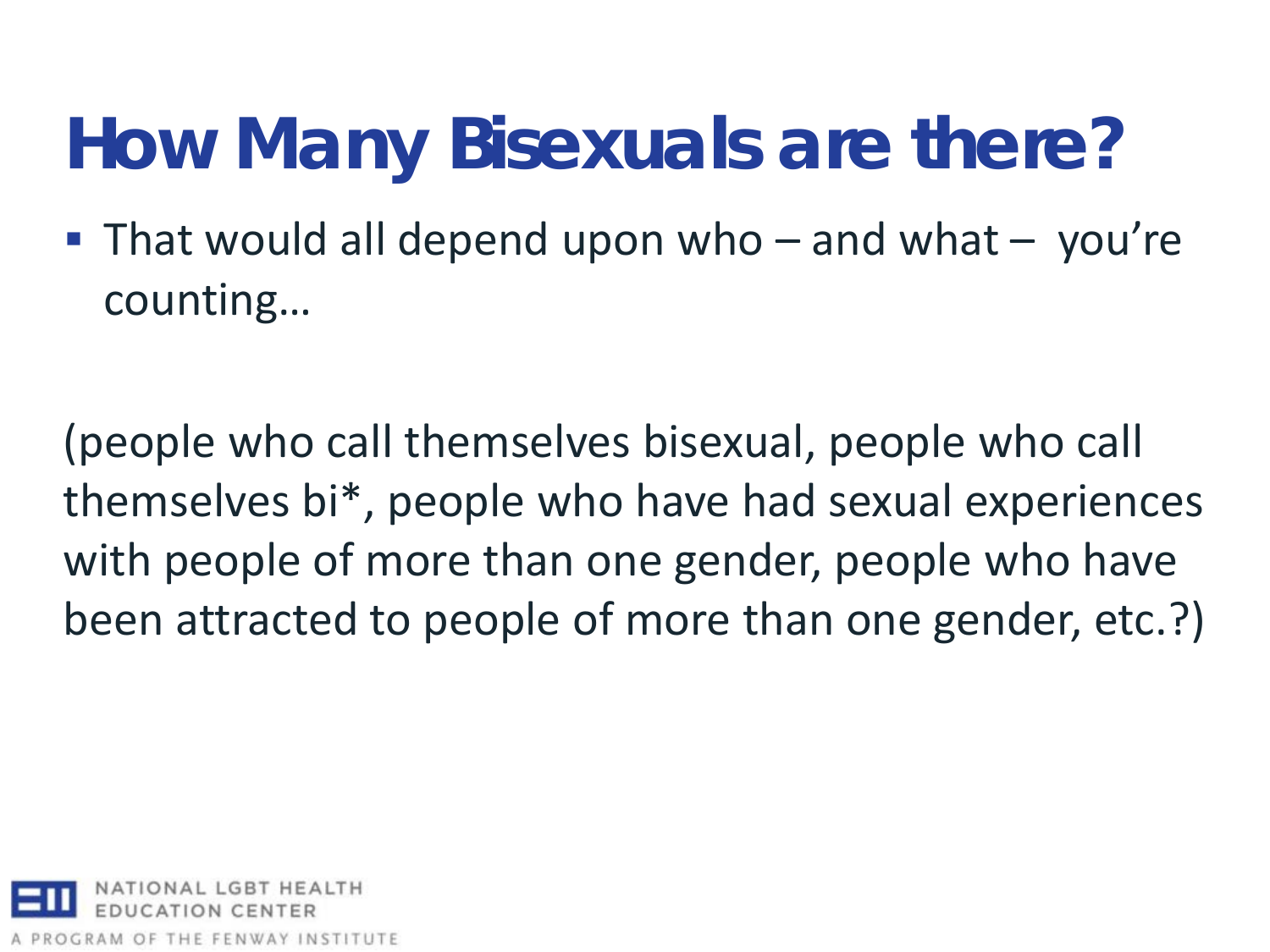### **How Many LGB People are there?**

#### **3.5%**

### Self-identify as L,G or B

### **8.2%**

#### Report same-sex behavior

#### **11%**

### Report same-sex attraction



http://williamsinstitute.law.ucla.edu/wp-content/uploads/Gates-How-Many-People-LGBT-Apr-2011.pdf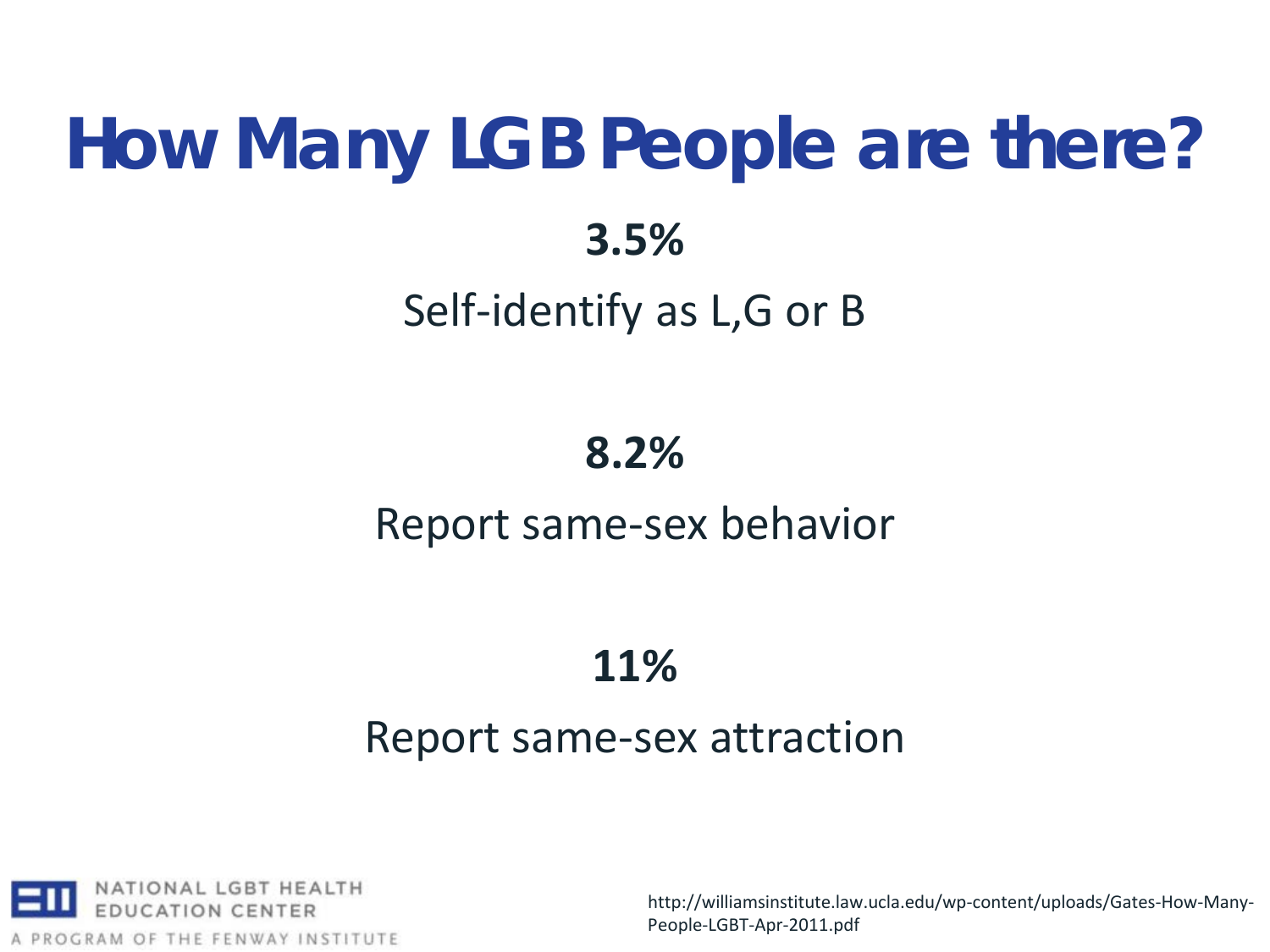### **How Many of these are Bisexual?**

Figure 5. Percent and number of adults who identify as LGBT in the United States.



**GBT HEALTH** UCATION CENTER A PROGRAM OF THE FENWAY INSTITUTE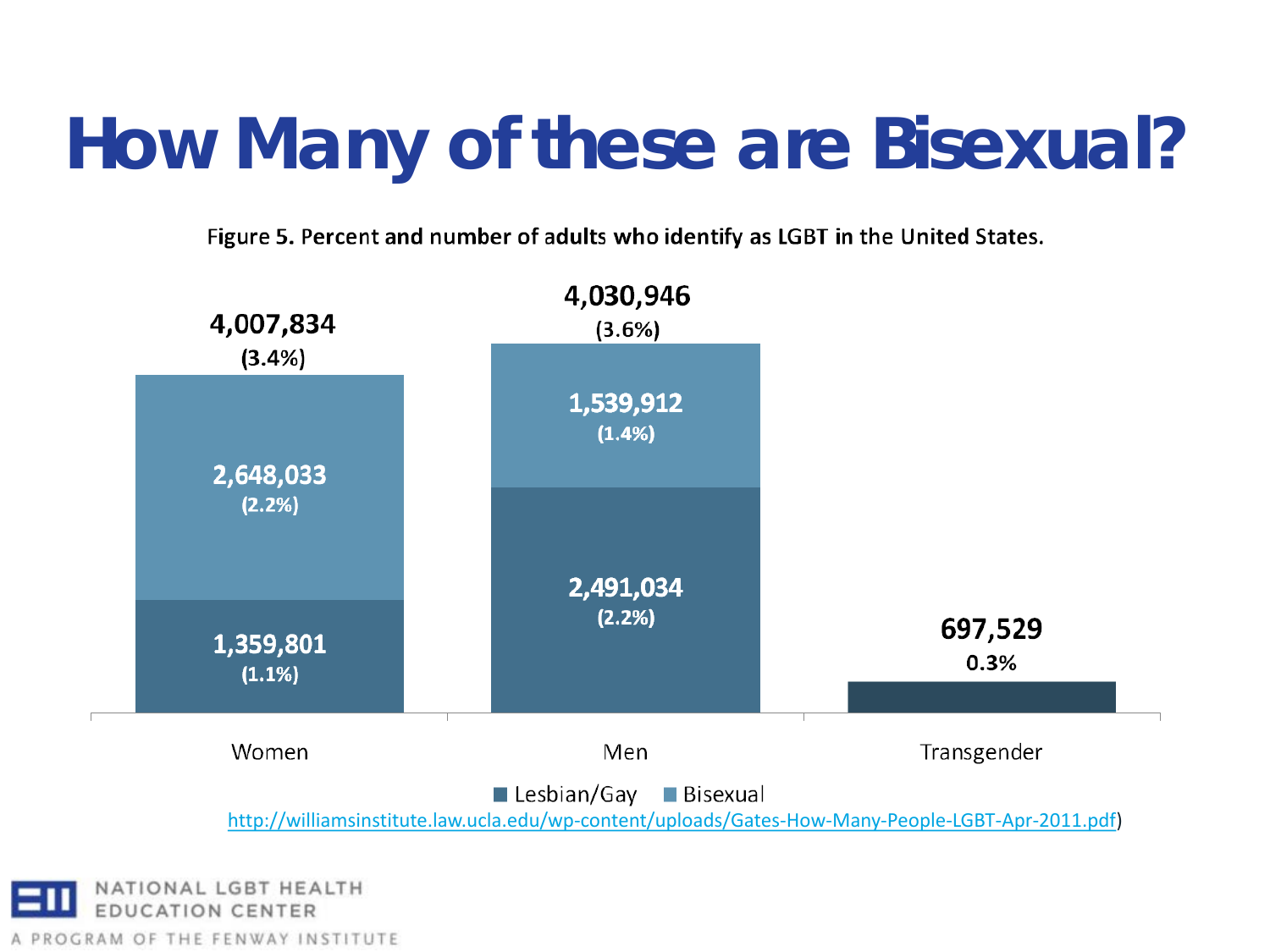### **Who are We Talking About?**

- I use the term "Bi\*" to refer to the vast constellation of identities along the continuum of sexuality.
- [I also use the term "Trans-star" (trans\*) to refer to the constellation of trans identities.]

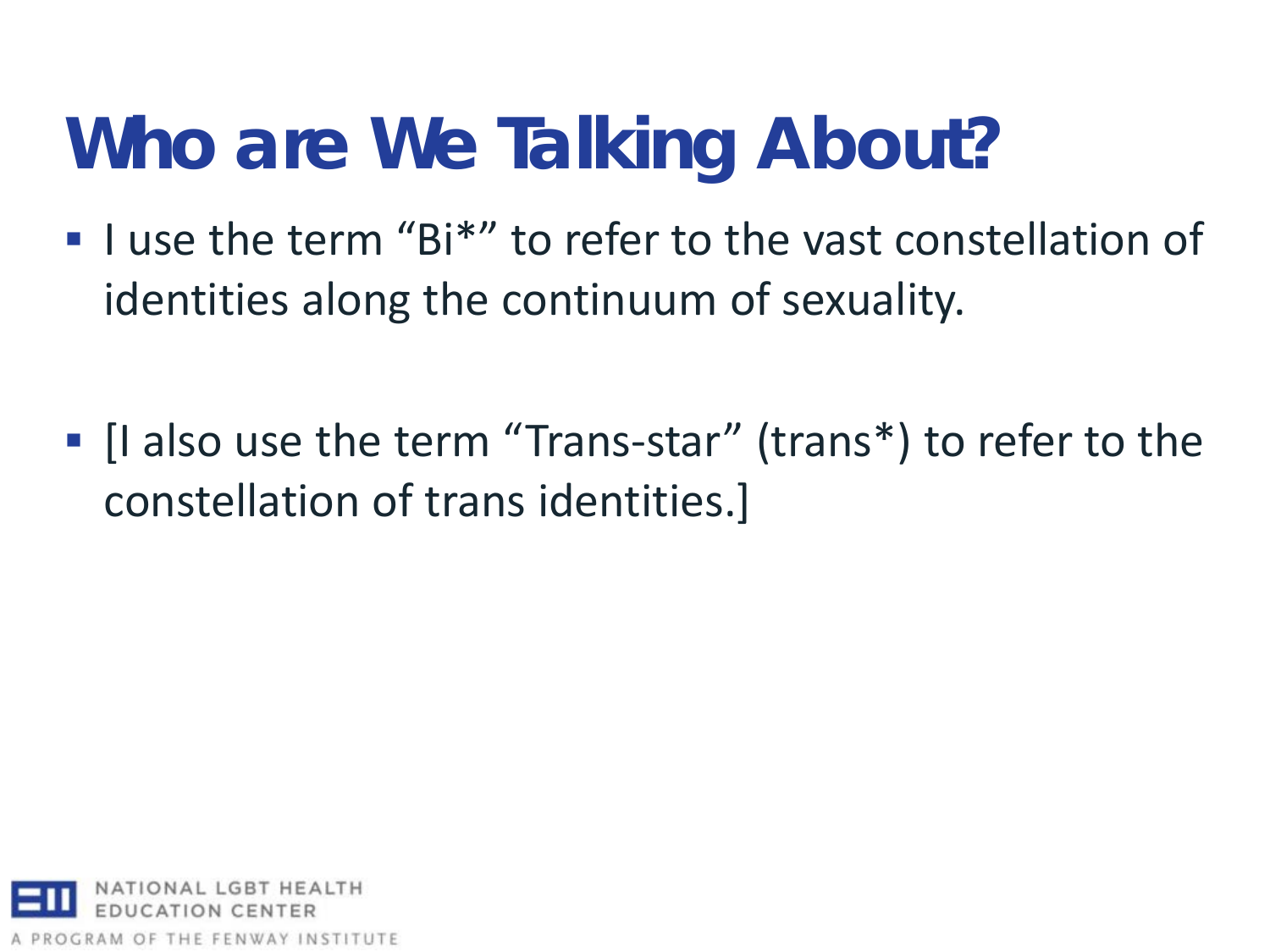### **Bi\* (bi-star) Identities**

Asexual panromantic **BISEXUAL** Bi-certain **Polysexual Exploring** Pan-romantic Pansexual **Fluid Straightish Bi-curious** Queer Questioning GAY-ISH **Heteroflexible Omnisexual** I Son't use labels

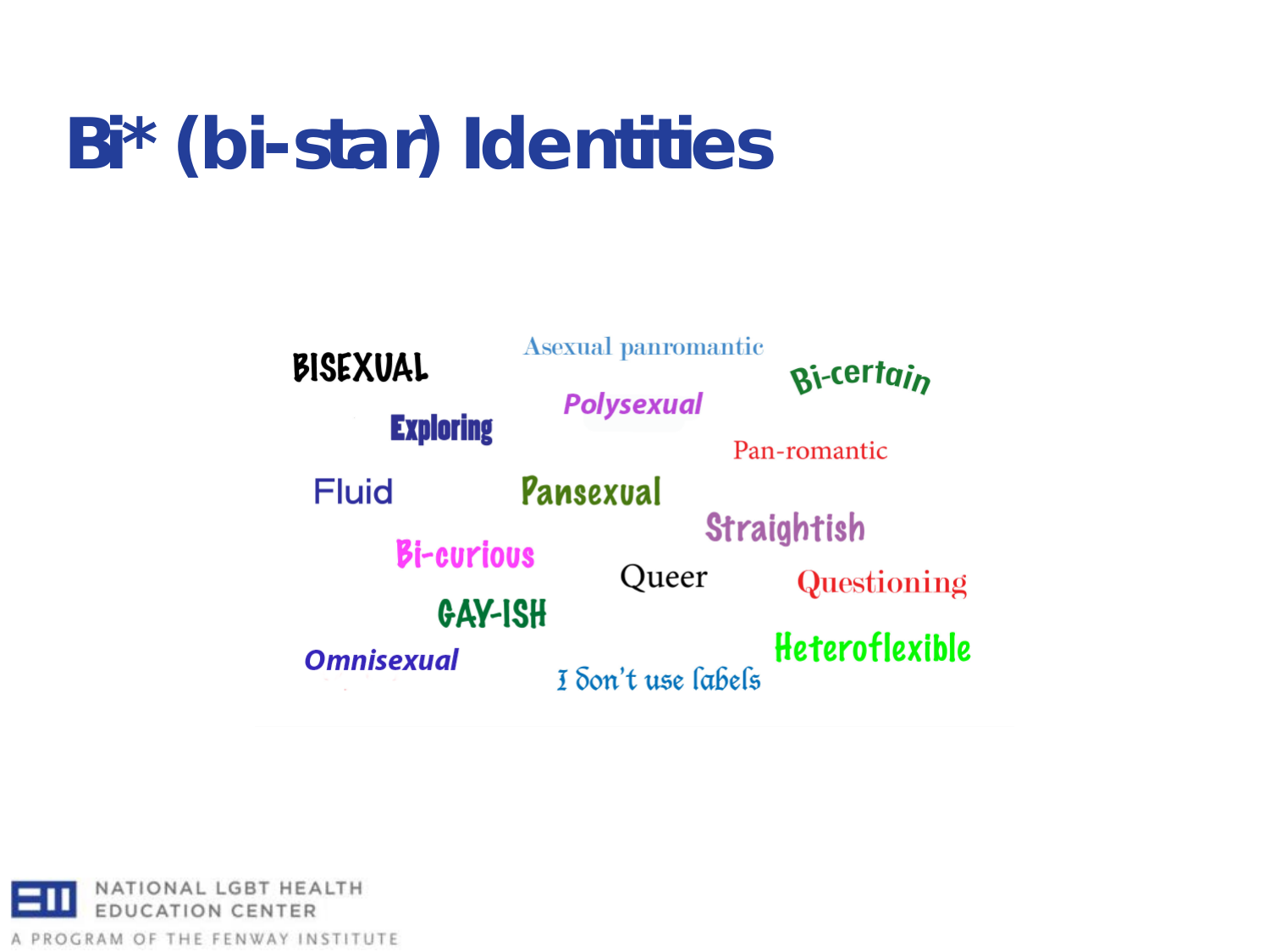# What is it Like to Identify as<br>Bisexual?



A PROG AM OF THE FENWAY INSTITUTE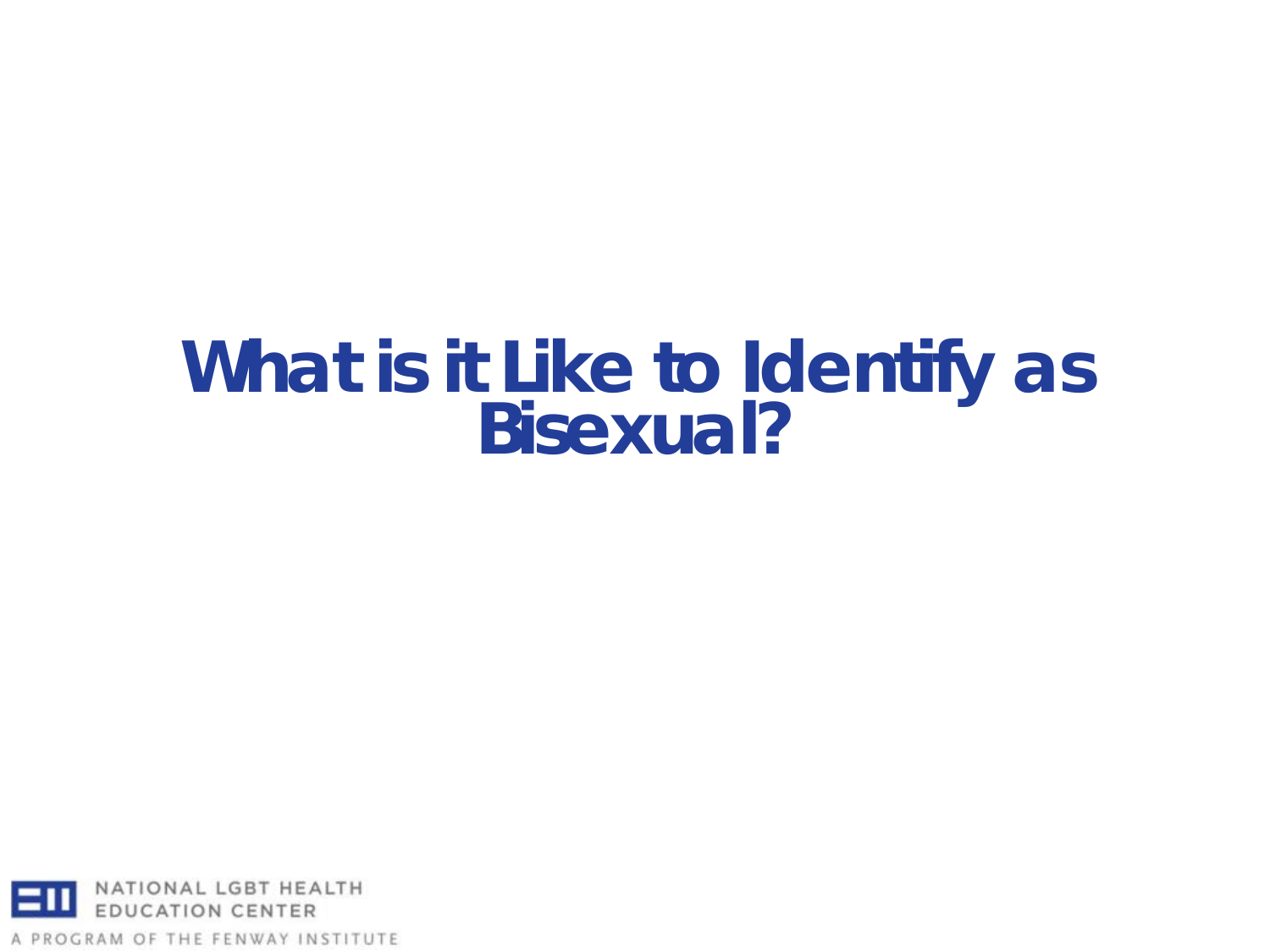### **So Little Time, So Many Stereotypes**

Gay in denial<br>Bi Now, gay later Really gay Just a phase In denial Bad relationship mater Really str 8 Untrustworthy  $S1vHy$ SEX SEX SEX! Acting out  $3 - 50meS$ Promiscuous Can't be mongy amous 2-beer queer Greedy Biuntil graduation (B4 G) Everyone's bi Polyamorous Doesn't exist Just experimenting



OGRAM OF THE FENWAY INSTITUTE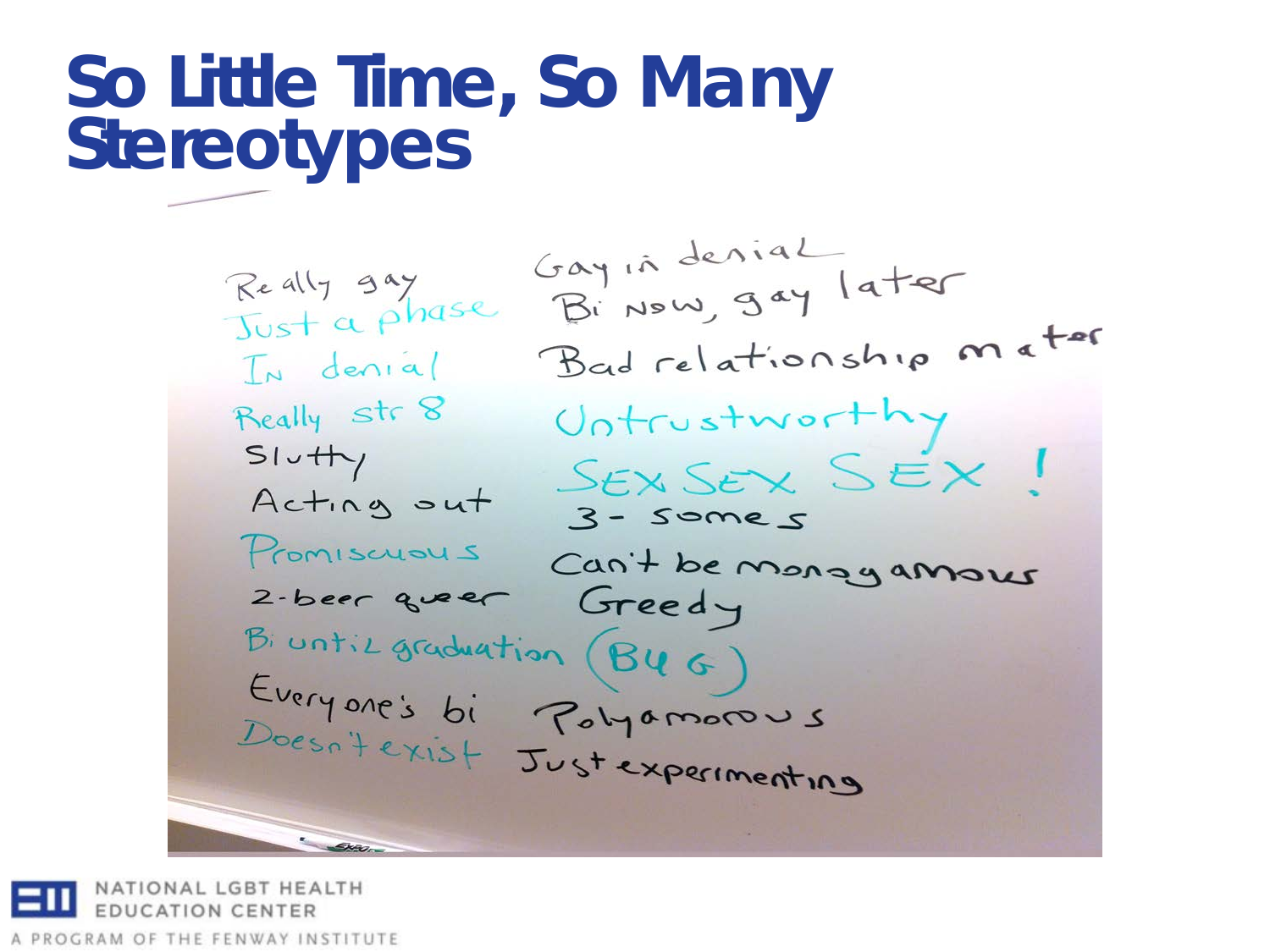- 1. We see only the tip of the iceberg
- 2. Erotophobia
- 3. Binaries are powerful
- 4. Lack of education/information

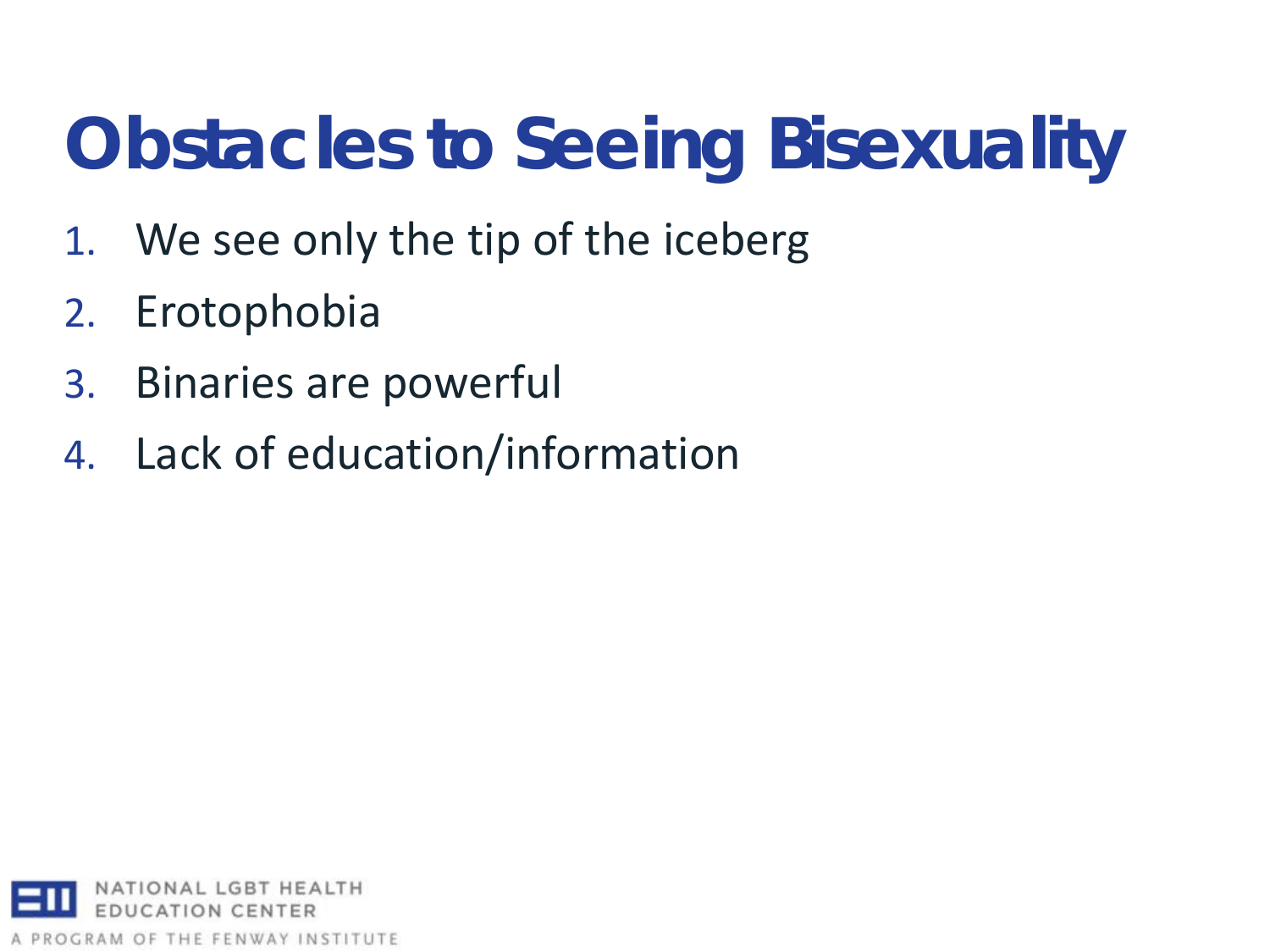1. We see only the tip of the iceberg



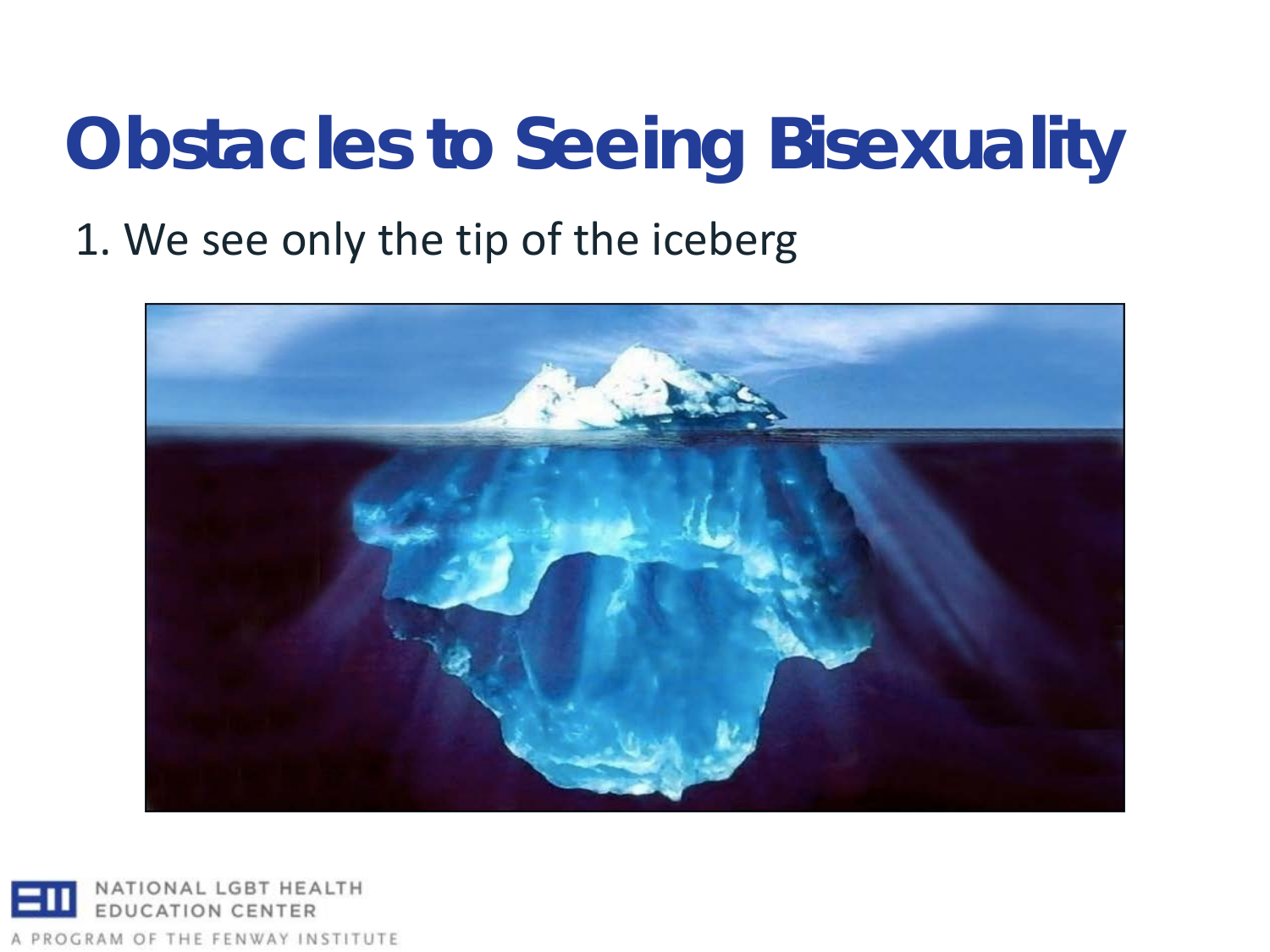- 2. Erotophobia
- We have a deep cultural ambivalence about sex and sexuality.



*e·ro·to·pho·bi·a (ĭ-rō'tə-fō'bē-ə, ĭ-rŏt'ə-) n. An abnormal fear of love, especially sexual feelings and their physical expression.*

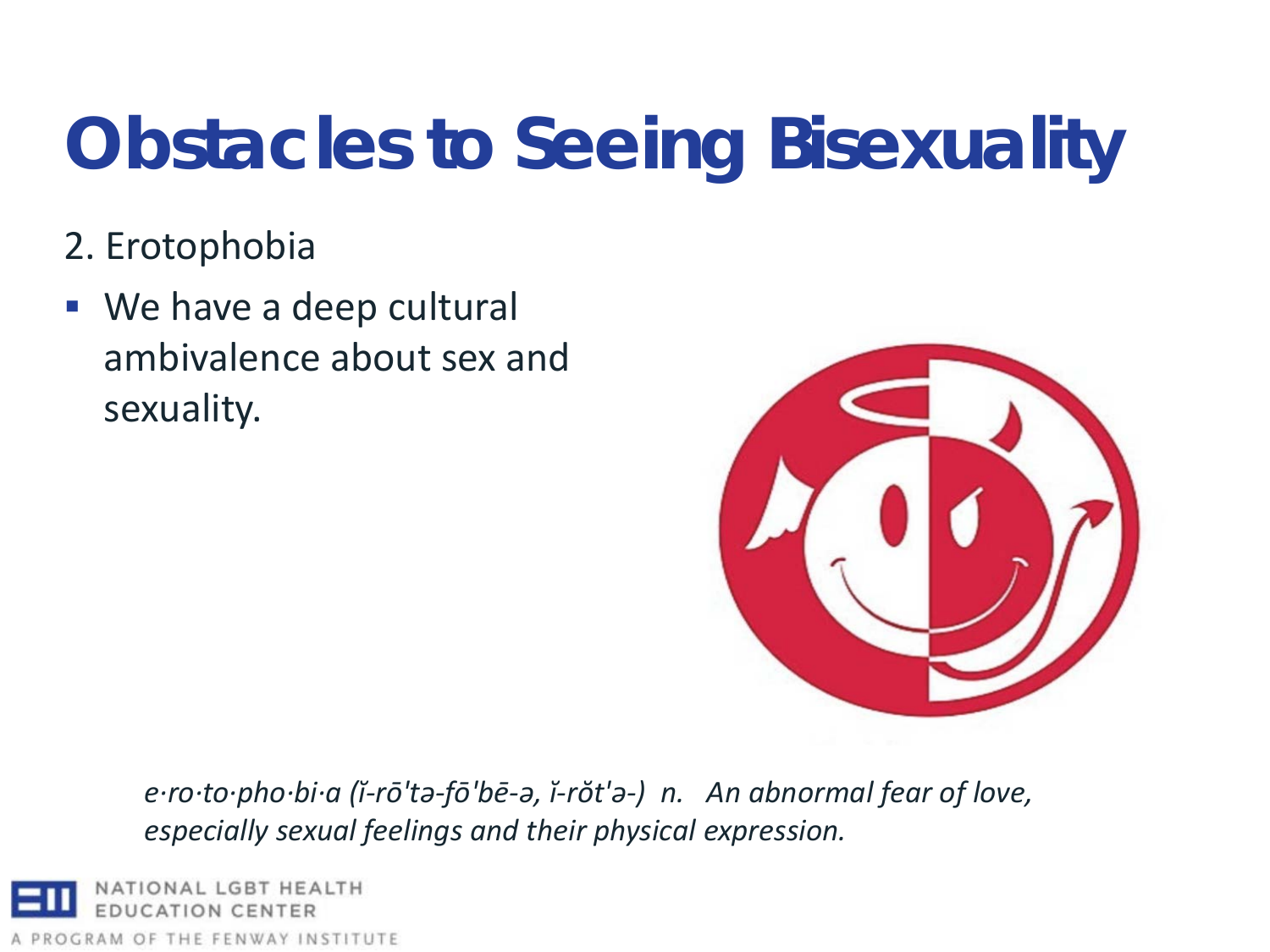### 3. Binaries are powerful



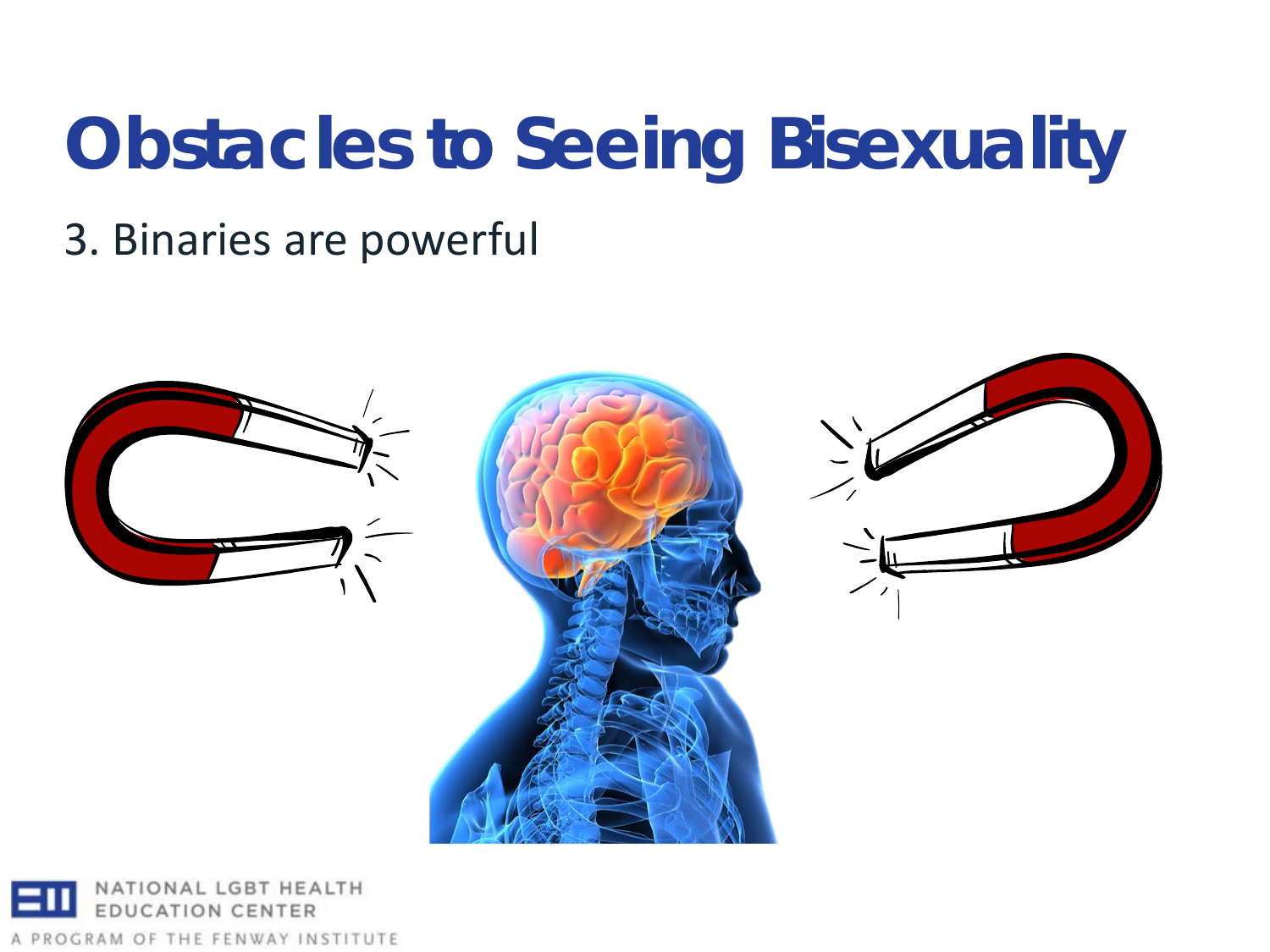4. Most people simply lack good information.



LTH M OF THE FENWAY INSTITUTE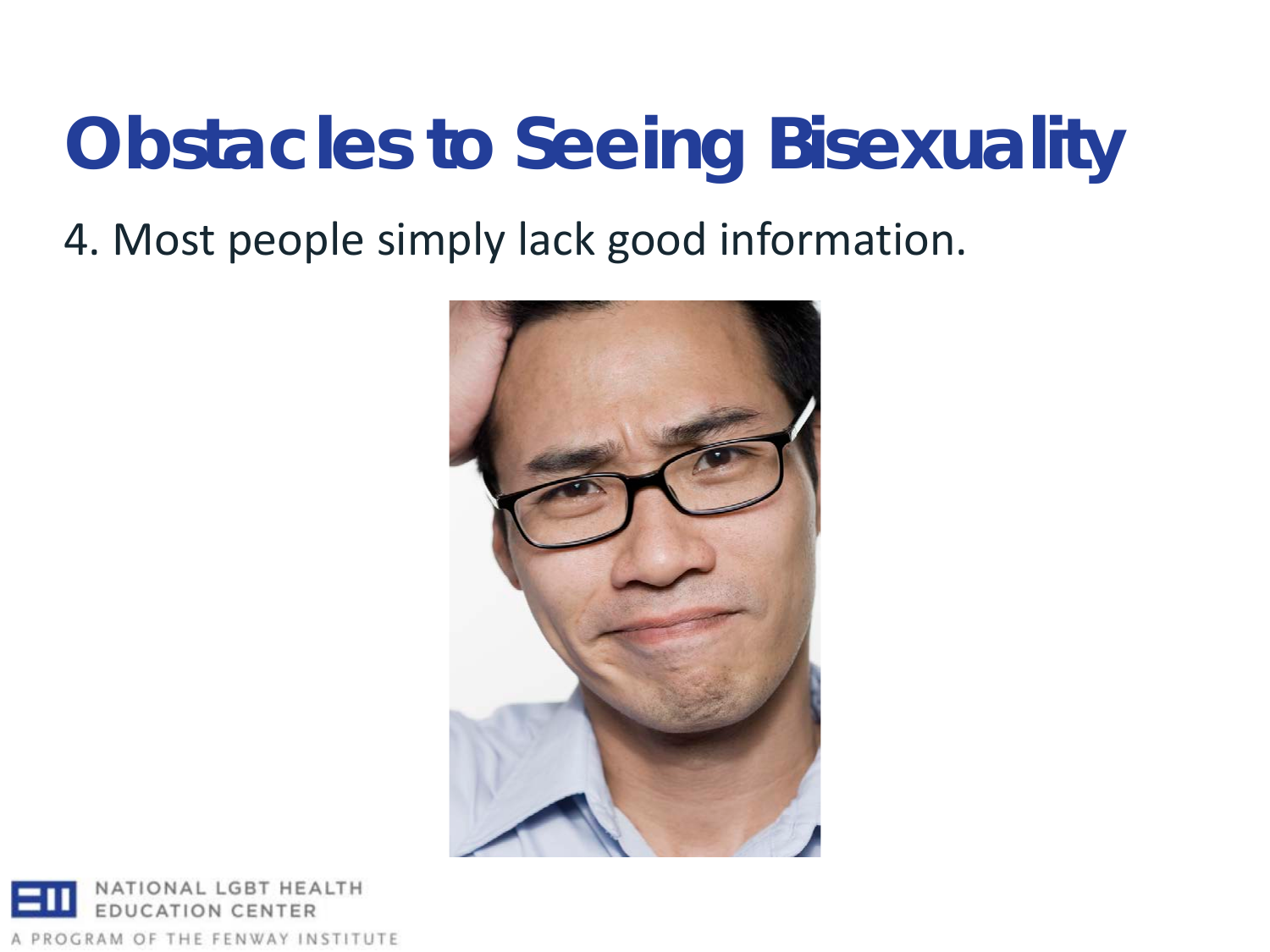### **Minority Stress**

- **Stigma, prejudice and discrimination create a hostile** and stressful social environment that causes mental health problems.
- **Factors involved in minority stress include:** 
	- **The experience of prejudice**
	- Expectations of rejection and discrimination
	- Hiding and concealing
	- **U** Violence
	- Internalized homophobia/biphobia
	- Ameliorative coping processes

AM OF THE FENWAY INSTITUTE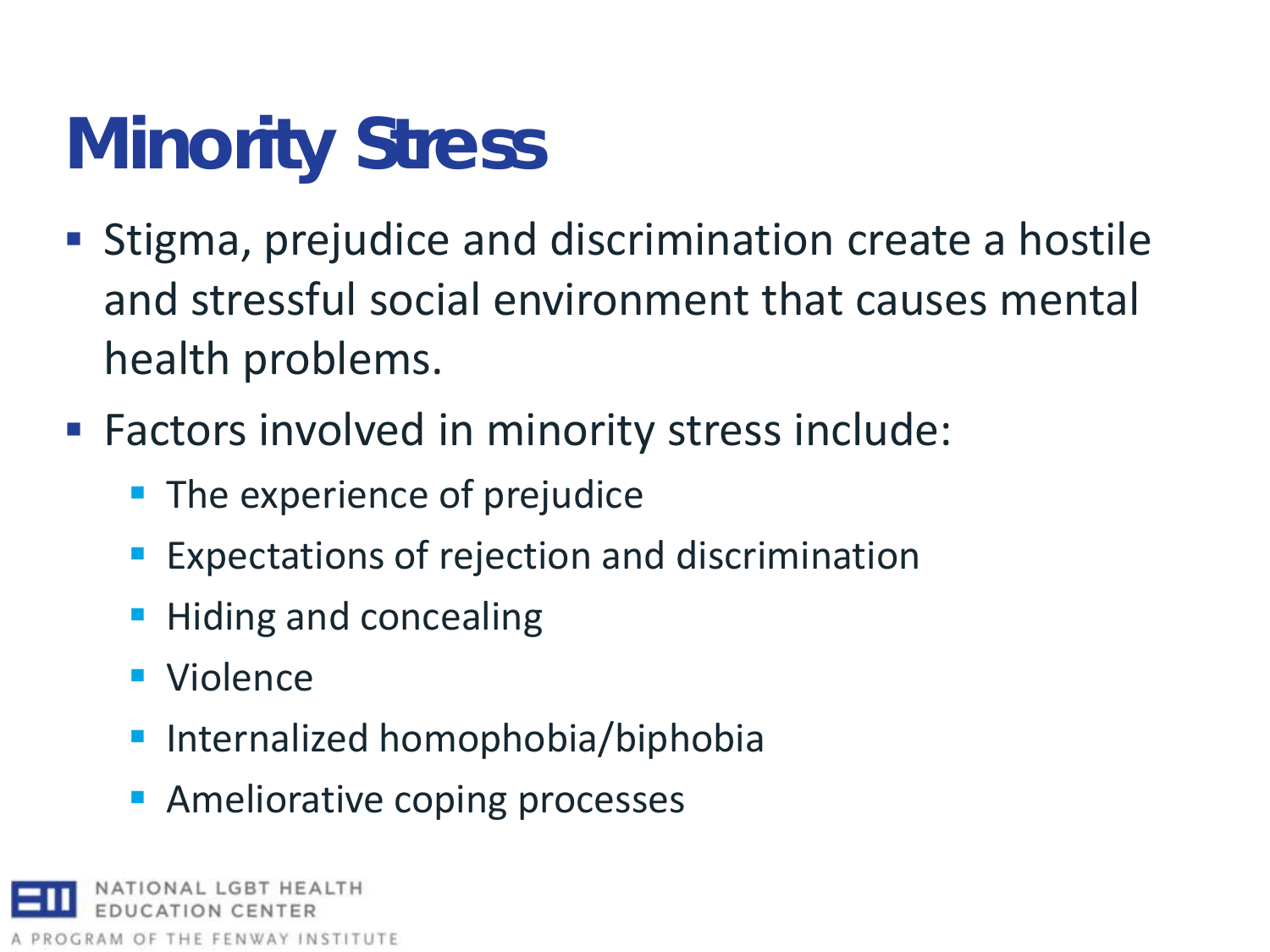### **Minority Stress**

MANIFESTATIONS OF MINORITY STRESS

- **Increased risk behaviors**
- **Poorer health outcomes**
- **EXA)** LGBT people exhibit indicators of higher minority stress than heterosexuals. And within this population, bisexual and transgender people have the highest incidence of risk behaviors and the poorest health outcomes, indicating highest levels of identity stress.

See, for example, the work of Ilan Meyer (2003), "Prejudice, social stress, and mental health in lesbian, gay, and bisexual populations: Conceptual issues and research evidence. *Psychological Bulletin, 129*, 674-697.

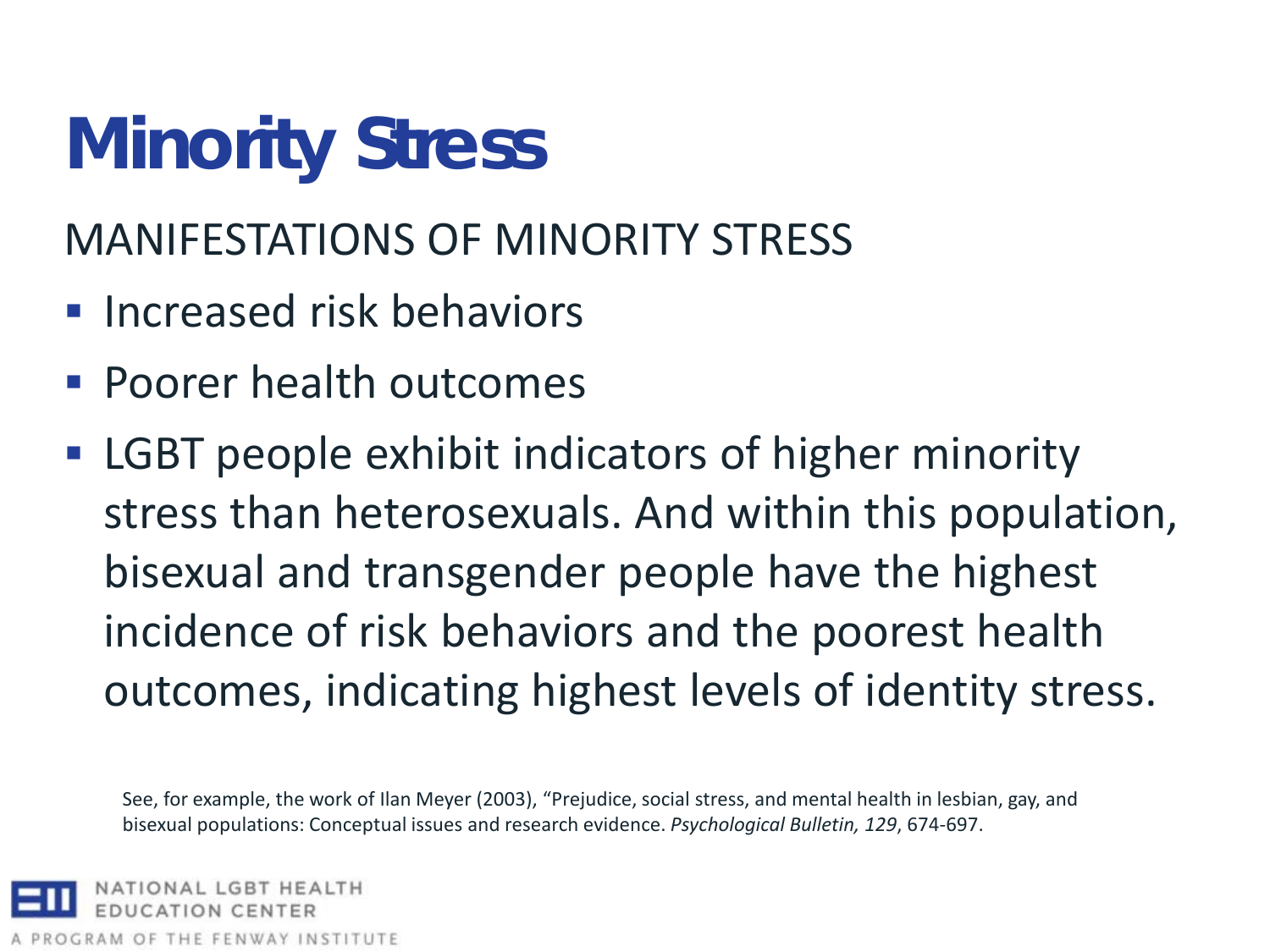■ Remember there is no singular experience of bisexuality or of any other identity. We all have multiple identities, and many people are members of more than one stigmatized group. Thus, we may experience minority stress in complex, layered and unique ways.

### **INTERSECTIONALITY**

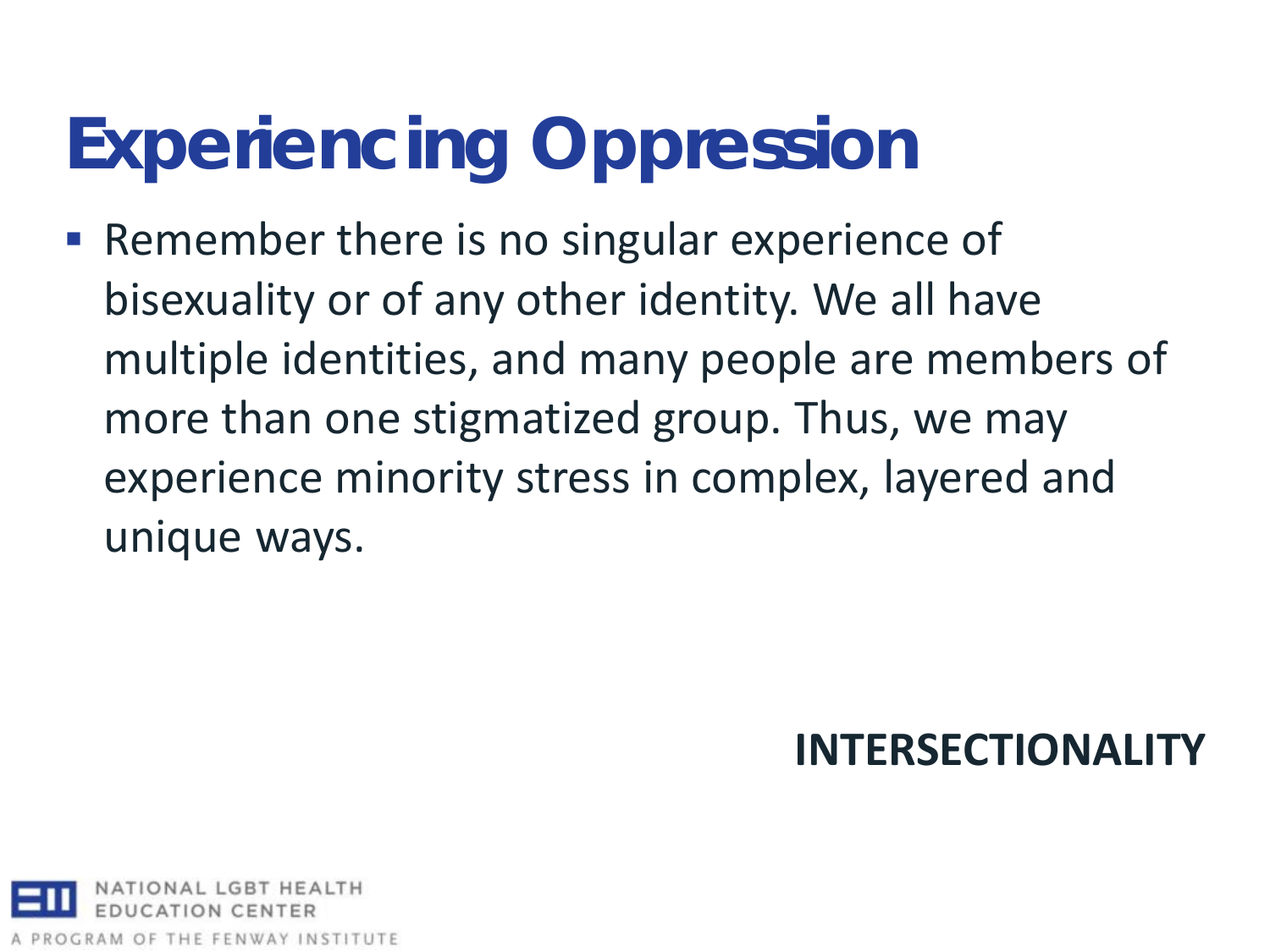"There is no hierarchy of oppression."

–Audre Lorde

- All oppression hurts. And it plays out in different and overlapping – ways on different populations.
- **If your identity is written on your body, you will have a** different experience of oppression than if it is not.

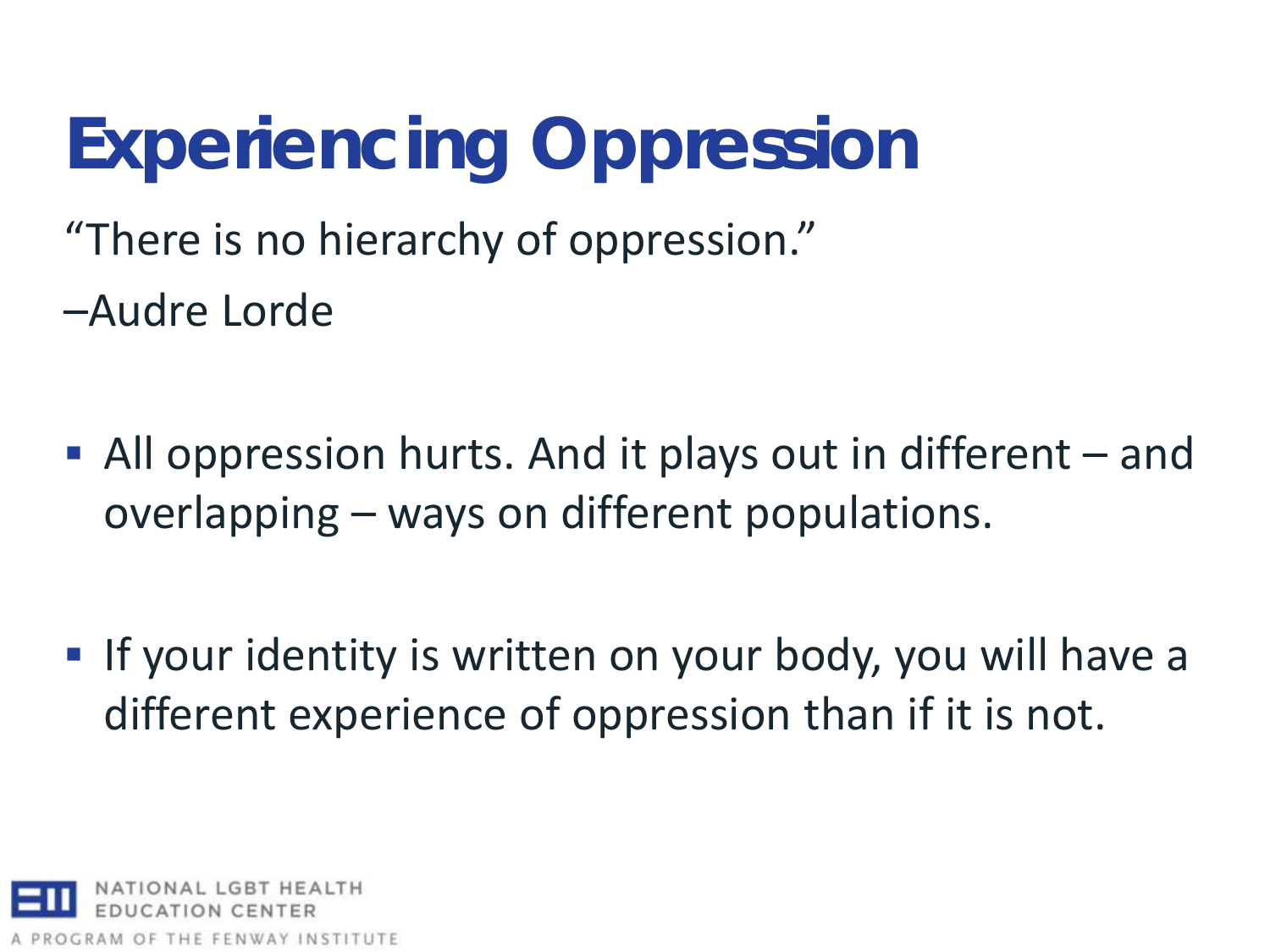### **The experience of having an invisible identity:**

- Every time I meet a new person I must decide whether/when/where/how to disclose.
- If I don't disclose, I will be misread.
- **Disclosure means possible negative reactions, makes** me vulnerable and possibly even puts me at risk for physical harm.
- **Disclosure is sometimes received as inappropriate or** as aggressively forcing my identity into other people's faces.

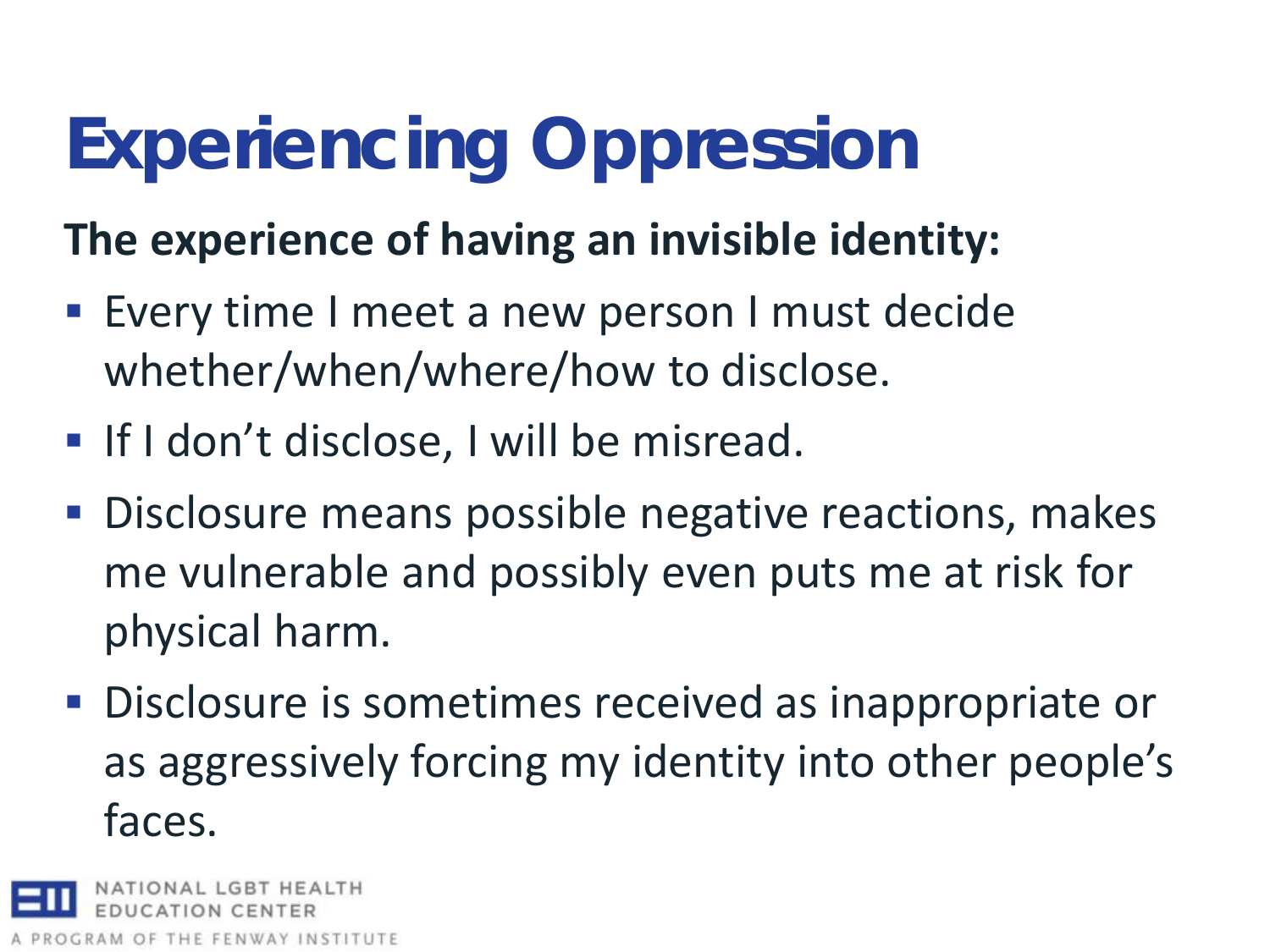- Bi<sup>\*</sup> (and trans<sup>\*</sup>) people may experience this stress within the context of the mainstream community and from lesbians and gay men, creating a feeling of personal and political homelessness, possibly explaining higher levels of minority stress.
- And bi\* people also may be told by gay men and lesbians that they have it easy and don't experience oppression, thereby compounding the experience of minority stress. ("Your pain isn't real.")

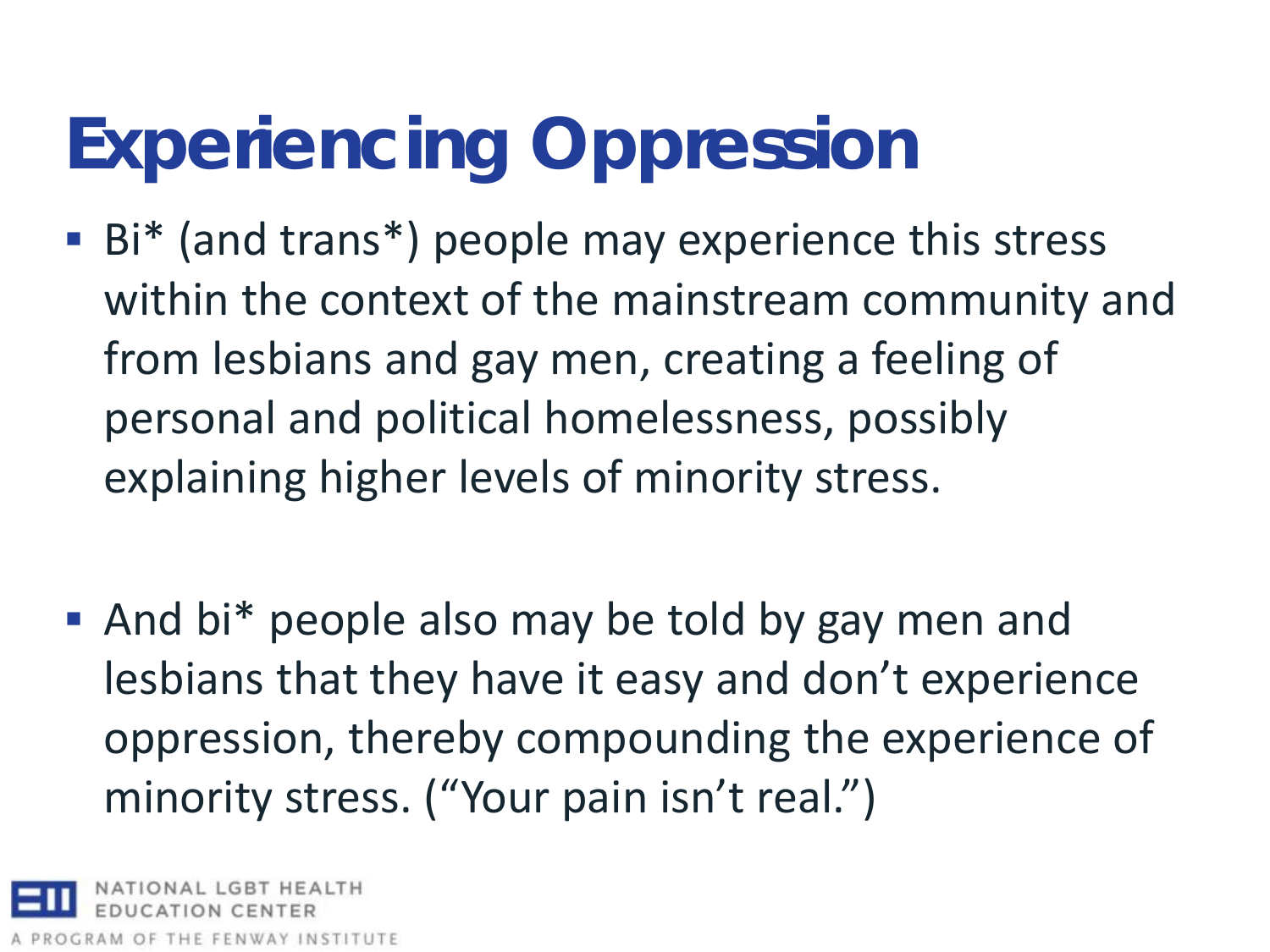### **Disparities**



Gays and Lesbians

**Bisexuals** 

Best health in relation to sexual orientation

Poorest health in relation to sexual orientation



Source: Out For Health, Healthy People 2020 Bisexual Fact Sheet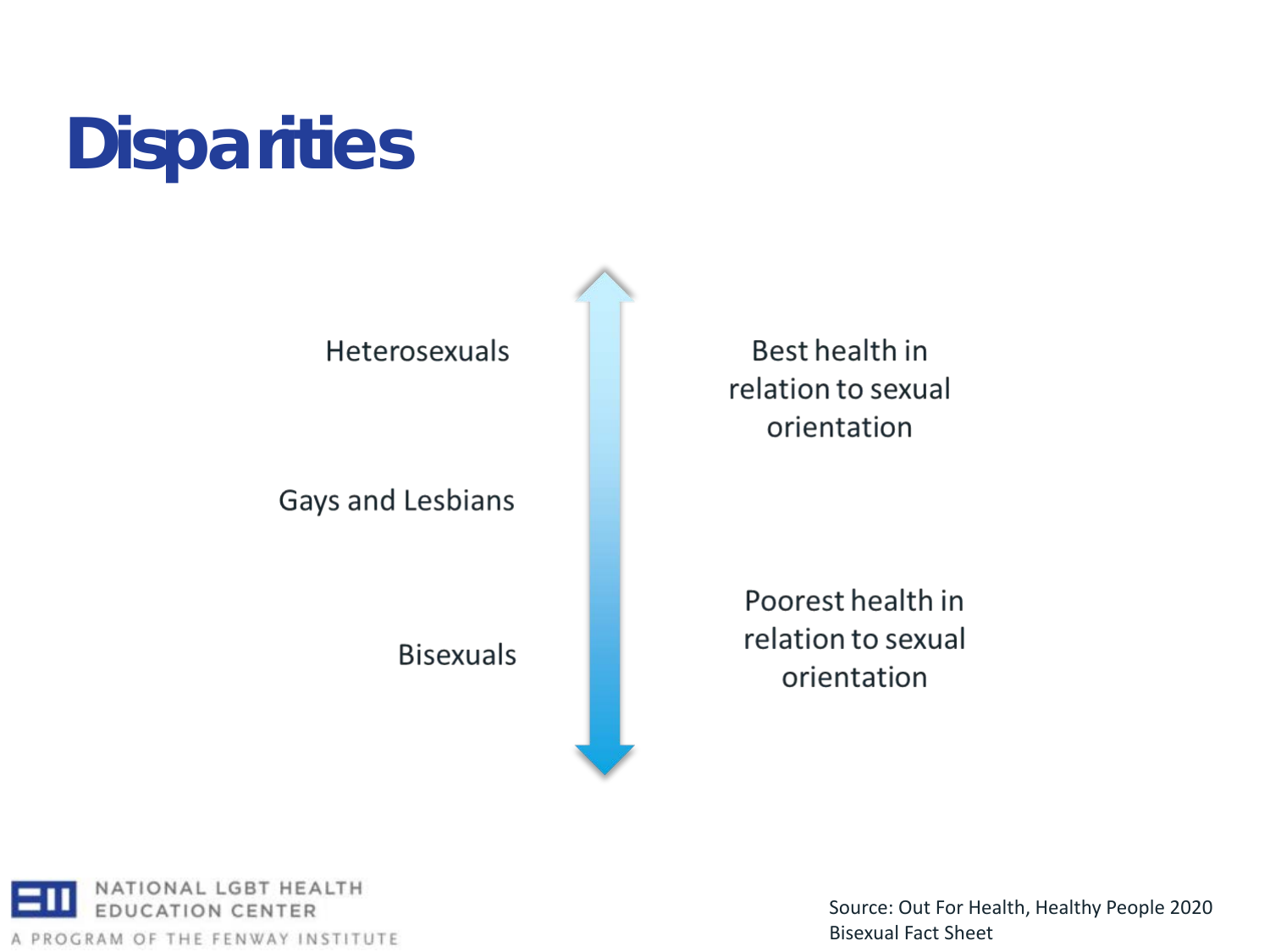### **Disparities**

- Bisexual people report higher rates than heterosexuals of:
	- Tobacco use
	- Binge drinking\*
	- Anxiety or mood disorders\*
	- Depression
	- **Suicidality\***
	- Rape\*
- Bisexual women, in particular, are:
	- More likely to have never had a cancer screening (mammogram or pap test)\*
	- **Nore likely to have experienced intimate partner violence\***
	- Have more risk factors for heart disease\*

A PROGRAM OF THE FENWAY INSTITUTE

\*even higher than lesbians & gay men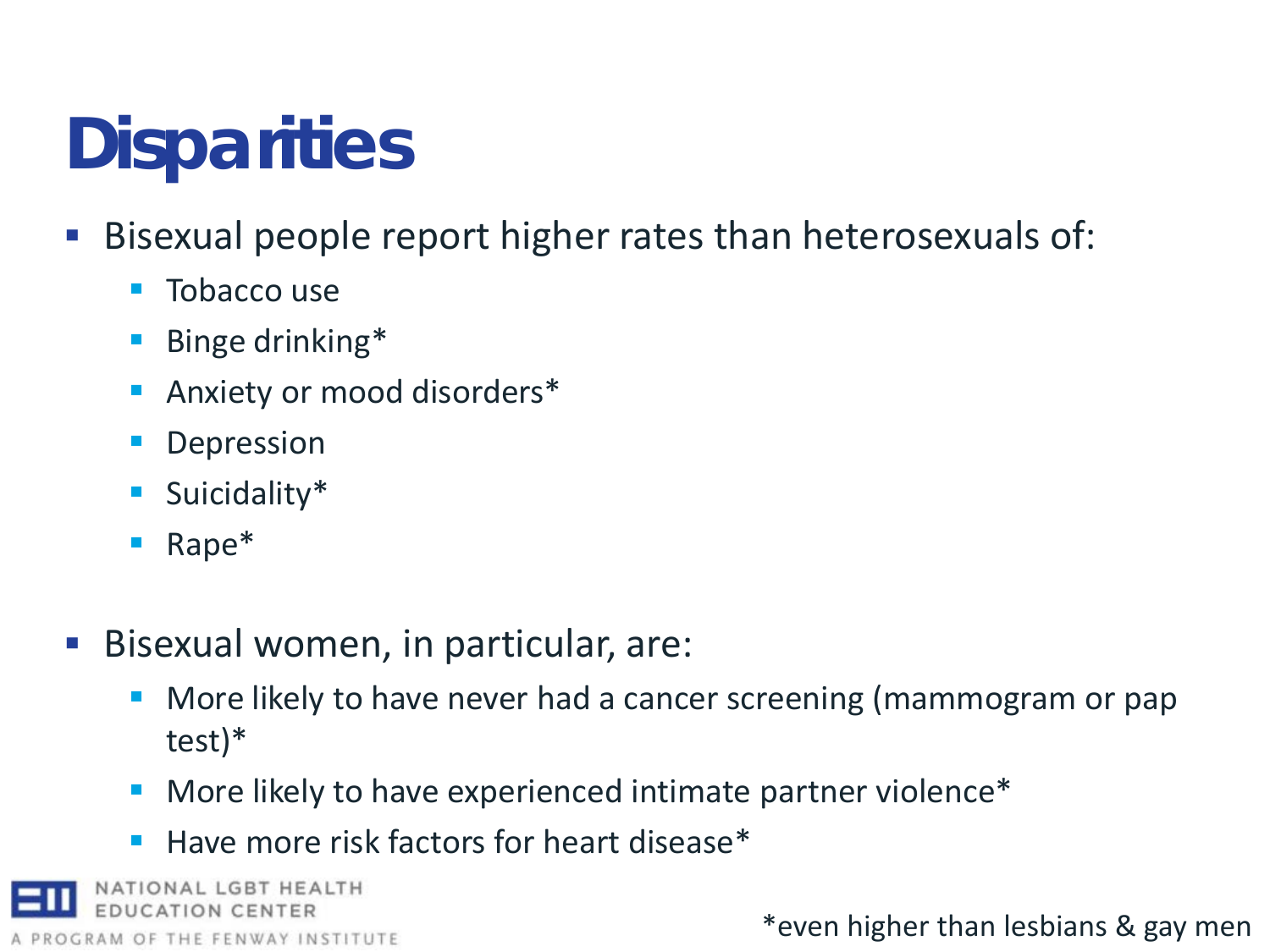### **Disparities: Suicidality**



Source, Out For Health, Healthy People 2020 Bisexual Fact Sheet



A PROGRAM OF THE FENWAY INSTITUTE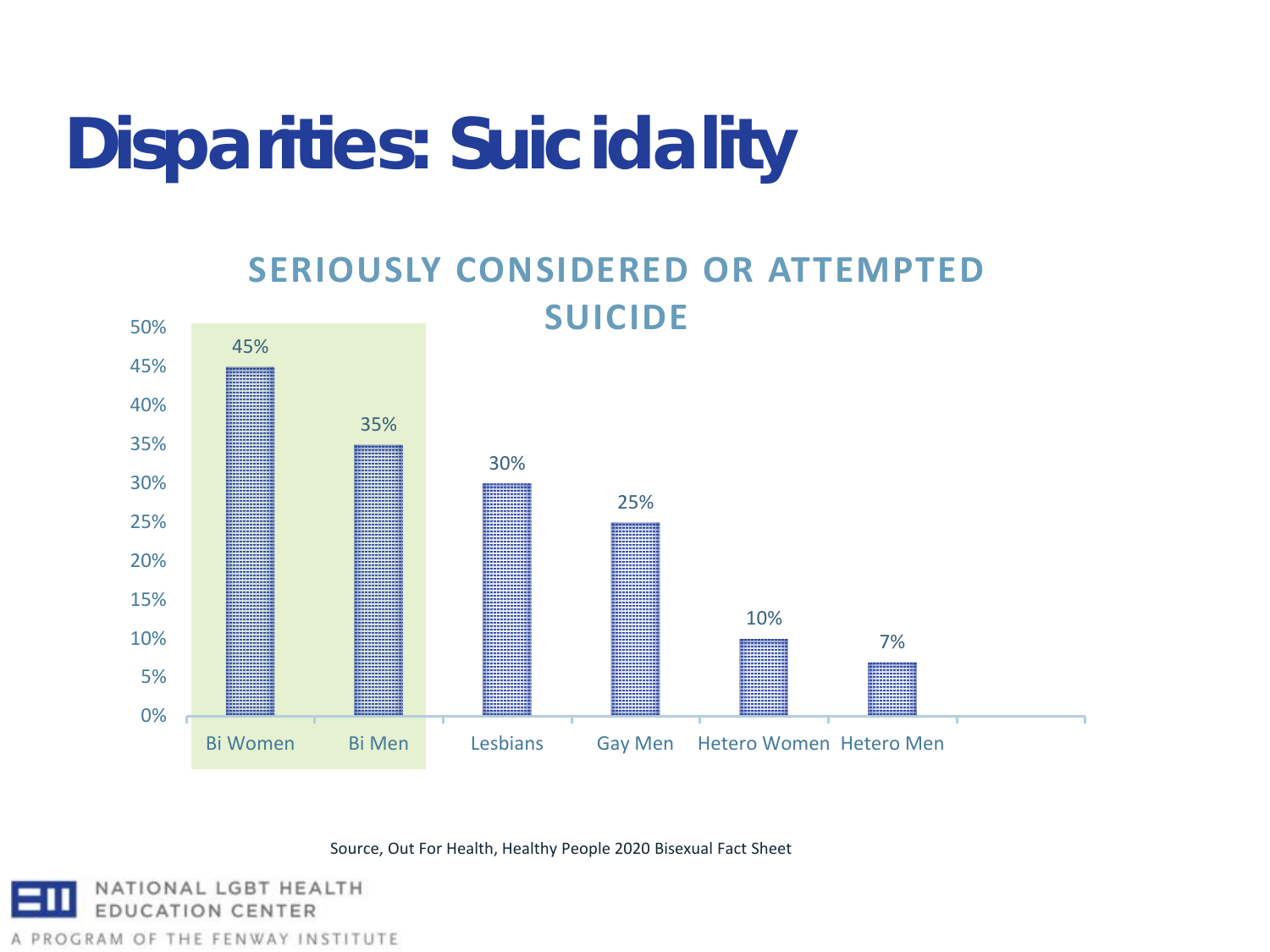### **Disparities: Violence**



Sources: Walters, M.L., Chen J., & Breiding, M.J. (2013). The National Intimate Partner and Sexual Violence Survey (NISVS): 2010 Findings on Victimization by Sexual Orientation. Atlanta, GA: National Center for Injury Prevention and Control, Centers for Disease Control and Prevention.



A PROGRAM OF THE FENWAY INSTITUTE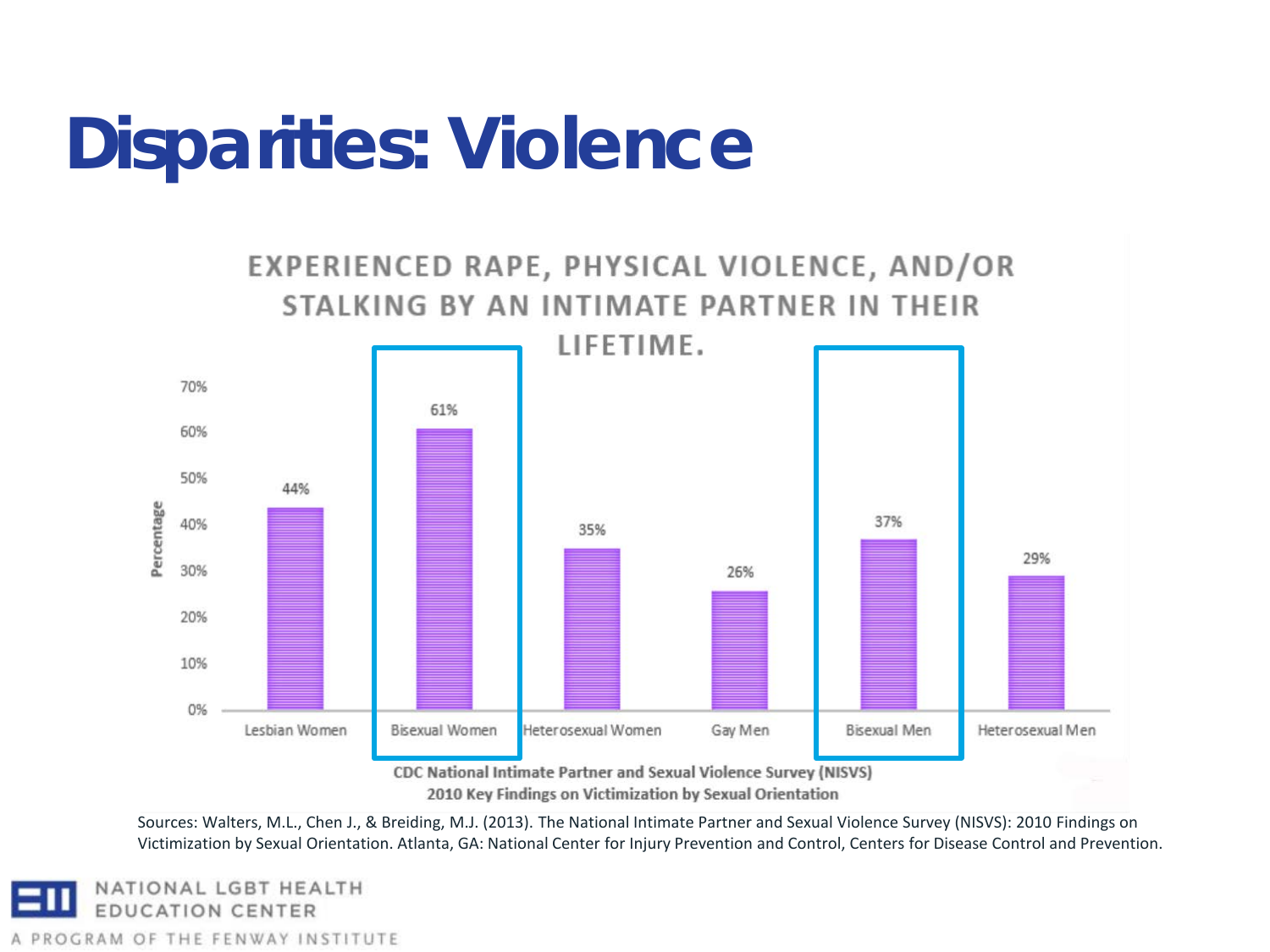### **Disparities: Degree of Outness**



NATIONAL LGBT HEALTH E **DUCATION CENTER** A PROGRAM OF THE FENWAY INSTITUTE

Pew Research Center, 2013. http://www.pewsocialtrends.org/files/2013/06/SDT\_LGBT-Americans\_06-2013.pdf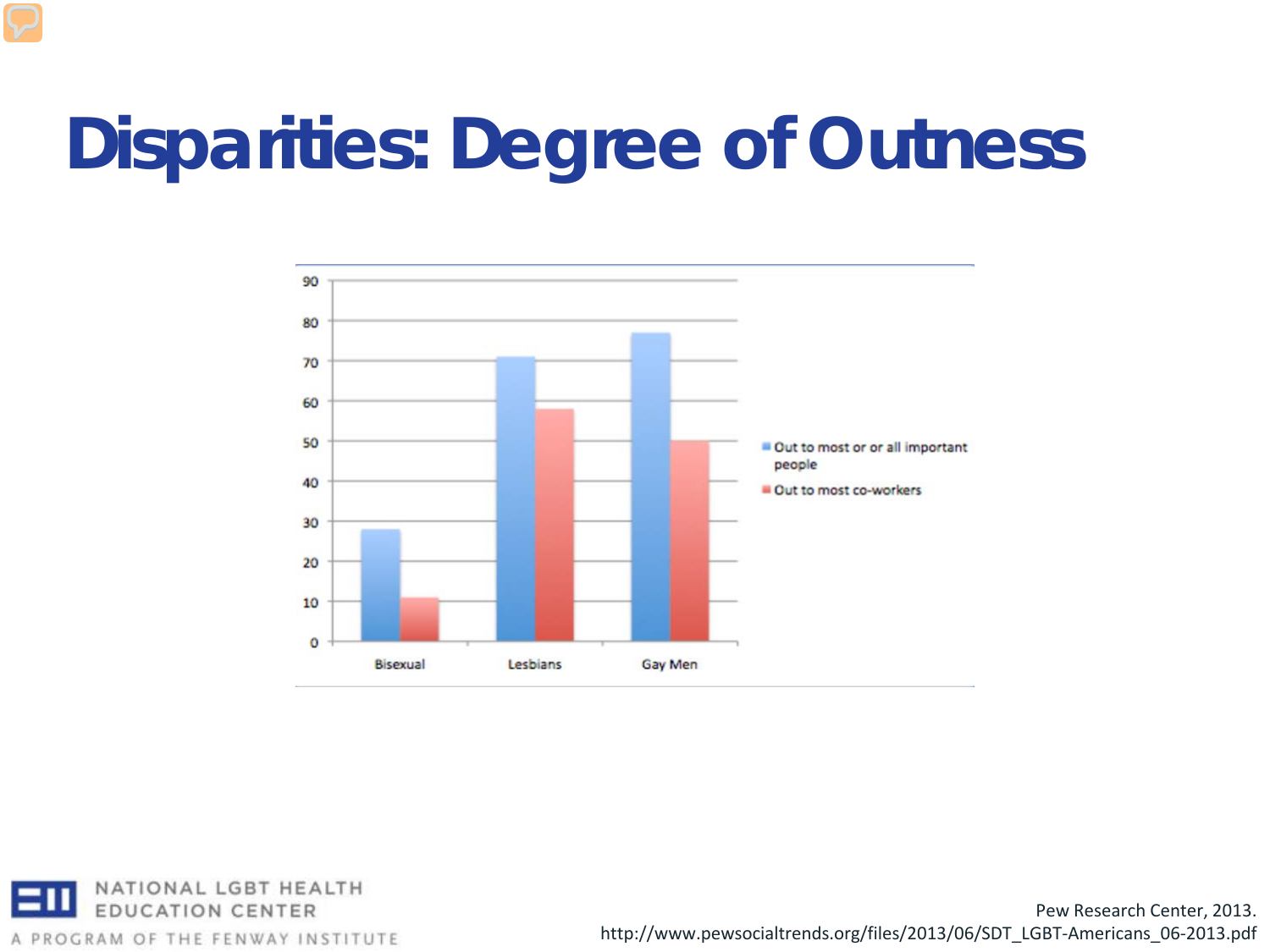### **Real Stories From Real Bisexuals**

**"If you identify as bi\* and have had a negative (or positive) experience with a health provider related to your sexual orientation, please tell me what happened – today."**

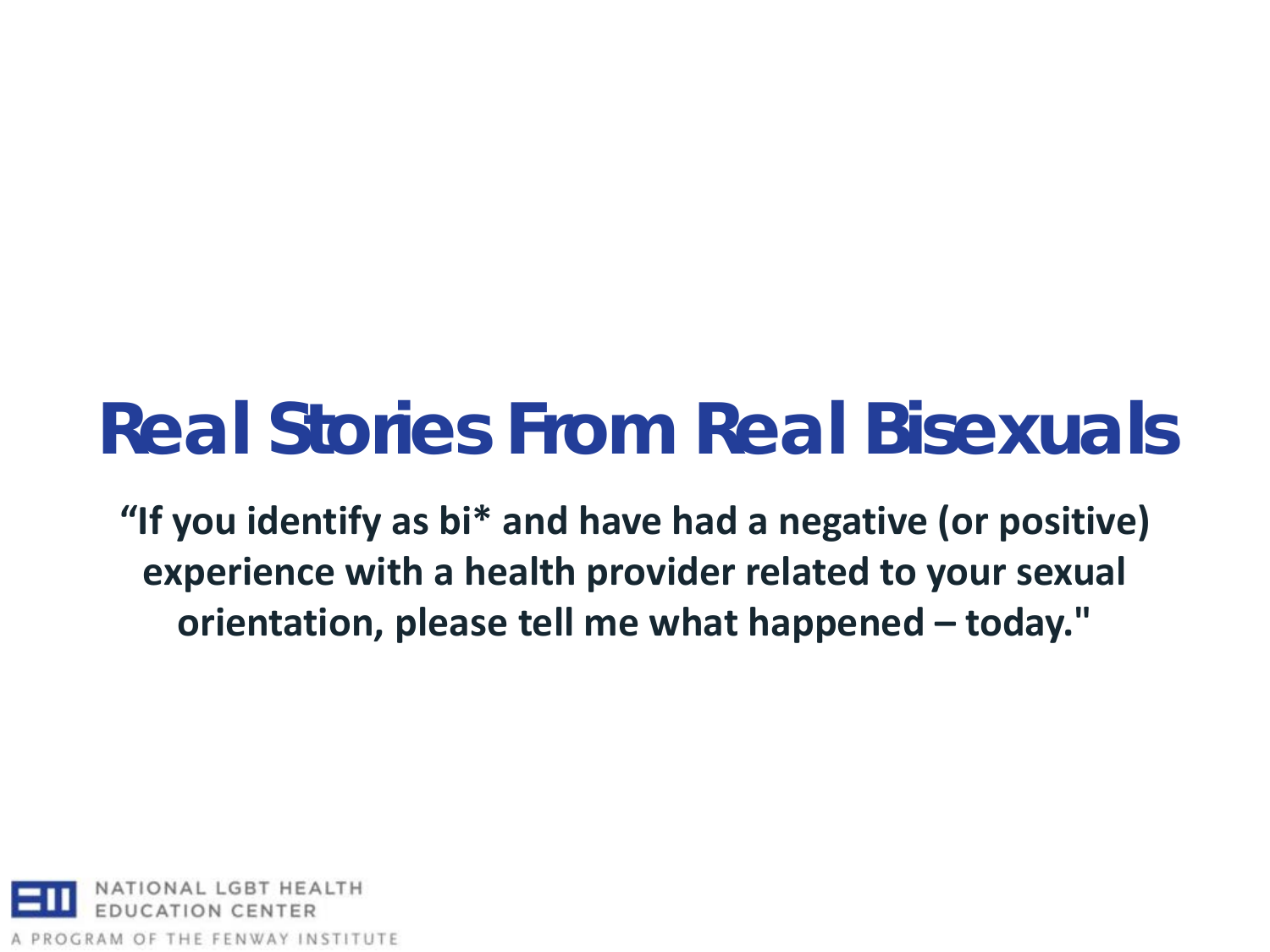- When, I first came out ever, it was to my therapist at 16 or 17. I said " I think I'm bisexual" and he answered with a firm "no you're not" and moved on.
- I was 20 the first time I went to the Gynecologist. During our pre-exam meeting, the female doctor insisted I couldn't be bisexual because I hadn't yet slept with a man, only women.

I went to a different one when I was 21. During that pre-exam meeting, the male doctor insisted that I would have "double the average" sexual partners as a straight or gay person.

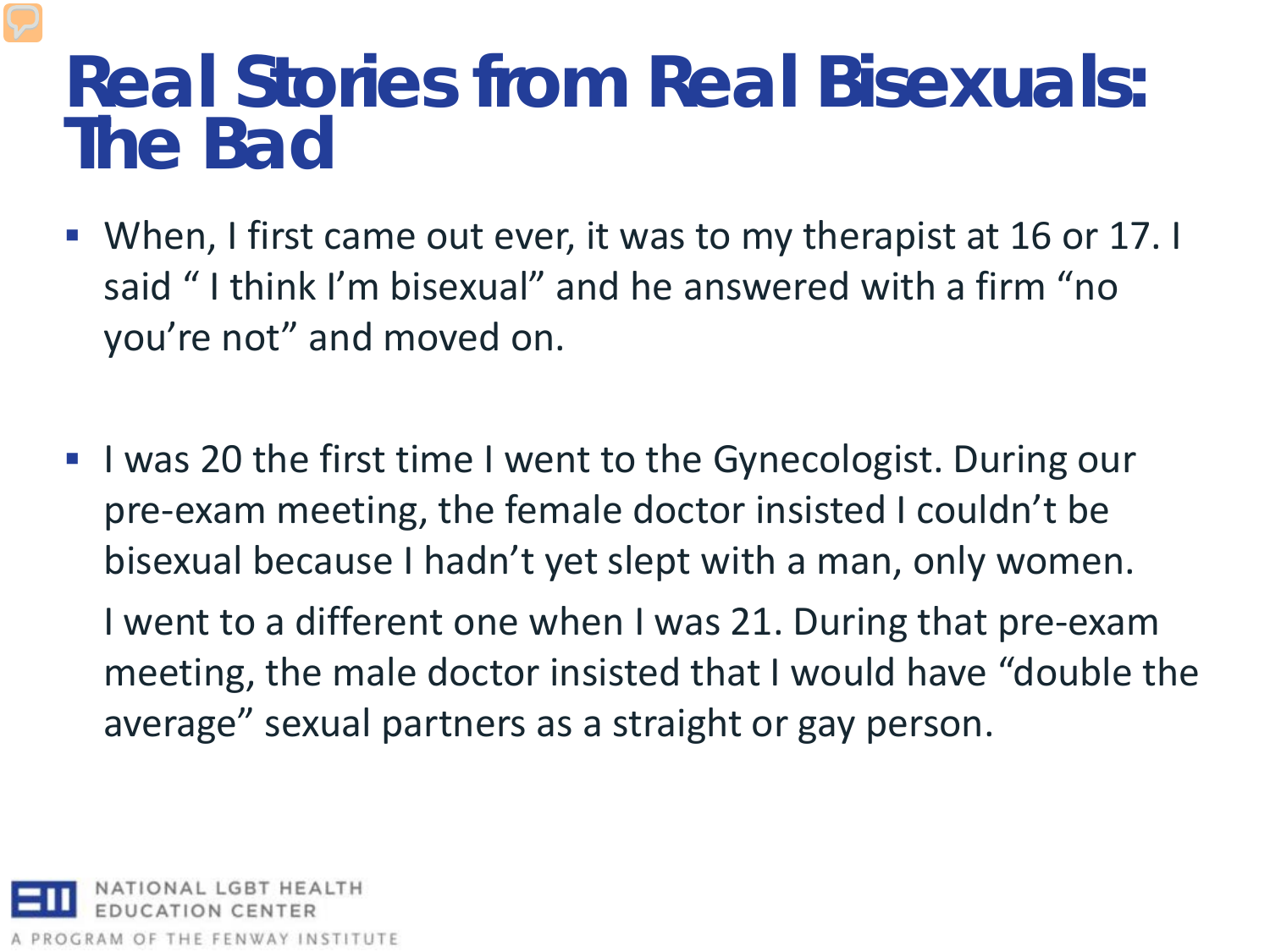- **Told by therapist my depression caused by me being** bi.
- I was at a checkup in my 20's and the provider frowned and told me I had better "decide" which way I would be otherwise it would be dangerous…

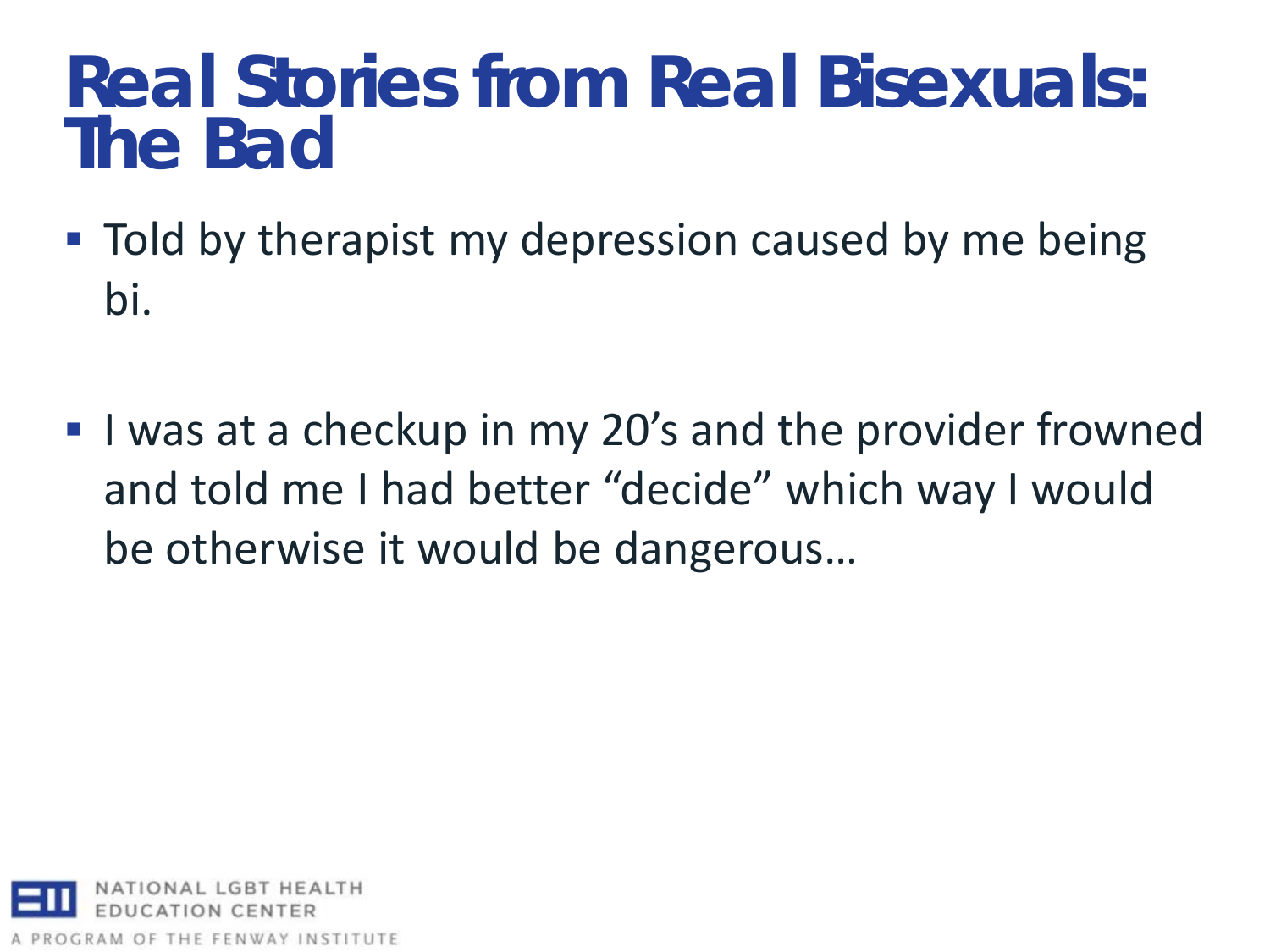- I was dating my ex girlfriend (we were monogamous) and during a GYN exam my provider kept insisting that I get on birth control. When I told her it wasn't necessary and I wasn't interested, she wouldn't quit. She was trying to be funny, I suppose, and said I should take the prescription because sometimes we "go back to men" by accident because we bisexuals "can't make up our minds."
- Provider mandated blood pregnancy tests even though I reported sex only with women.
- My doctor didn't believe I could possibly be in a monogamous relationship with my girlfriend, so when I went in for what was basically morning sickness she made me get tested for pregnancy. This has happened with two different doctors, same situation, eight years apart.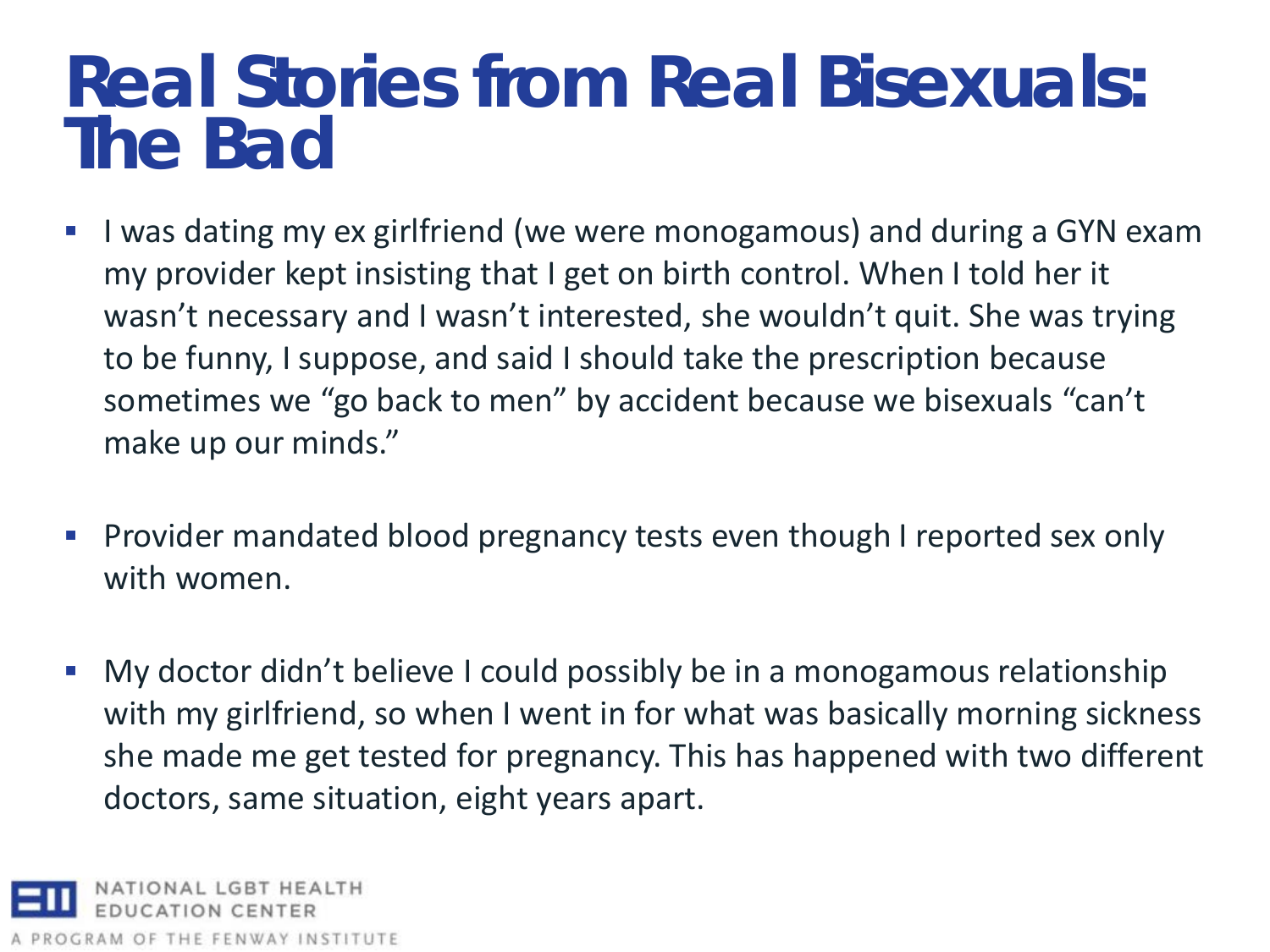- At my first gyno visit, the way my doctor asked if I was sexually active was, "Do you have a boyfriend?" Right. Because that's the only way I could be having sex. There were no follow up questions.
- I recently went to an OBGYN and he asked me if I had a boyfriend. "I don't have a partner right now, no." He then asked if I use protection when I have sex. "I use barrier methods, yes." He said, "oh, so condoms." It wasn't a horrible offense, but his insistence to not use inclusive language, even when I was deliberately doing so, was very disappointing.

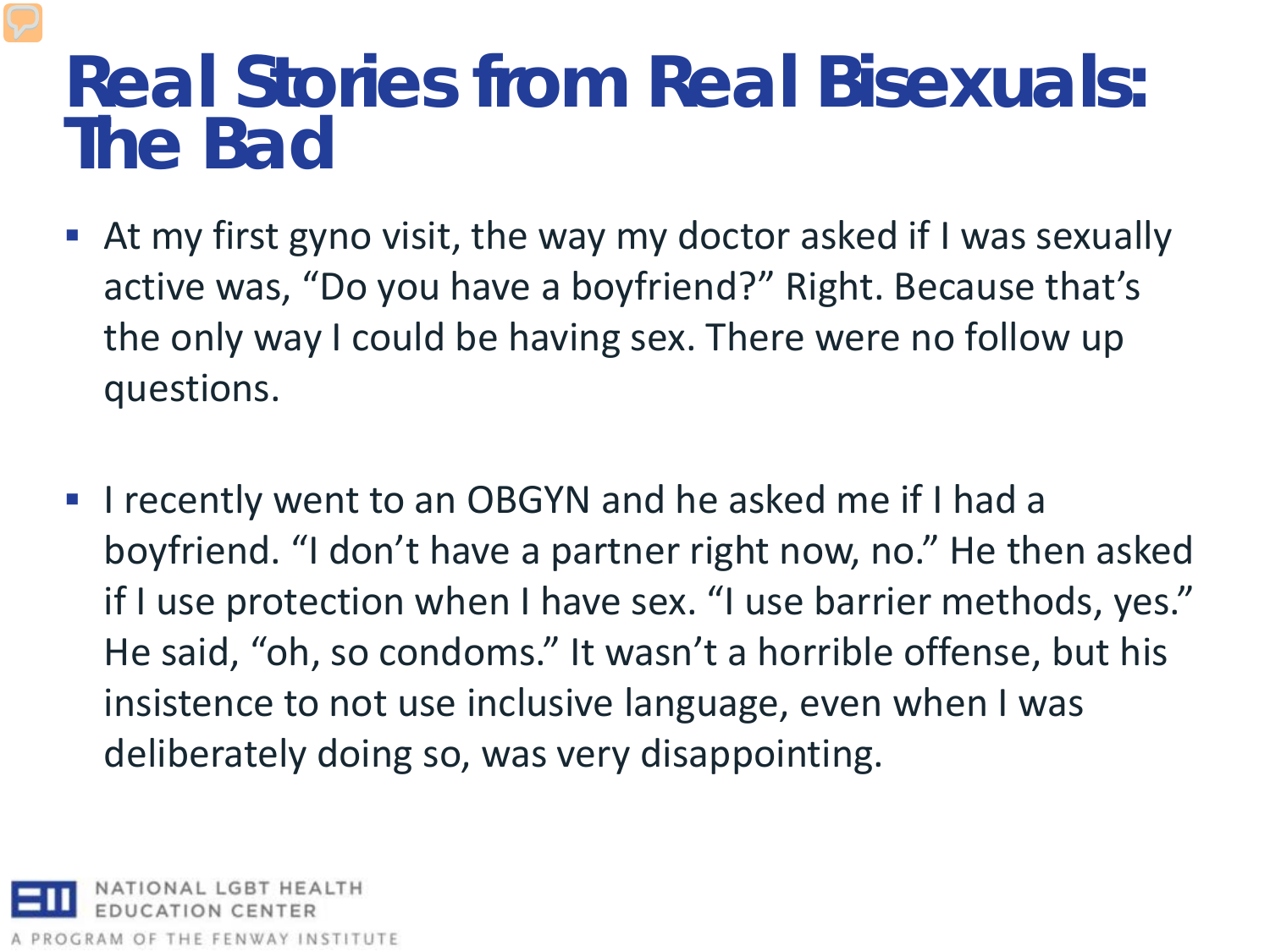- My positive experiences really just involve my healthcare providers not batting an eye when I mention that I've had partners of various genders and still providing me quality care. They focus on behaviors that might put me at risk rather than who my partners have been. I like when I get the sense that nothing I could tell my doctor would shock them or make them treat me any differently.
- At my first visit to the gynecologist at my university's health center, the doctor asked me lots of questions to get to know me. When she asked about my orientation, she asked if I was attracted to men, women, or both. I was very impressed that she was inclusive of bisexuality and also that she avoided labels. She later referred back to my response (both) when discussing my options for birth control. She was inclusive, respectful, and professional and made my first gynecology appointment as stress free as possible.

۱ RAM OF THE FENWAY INSTITUTE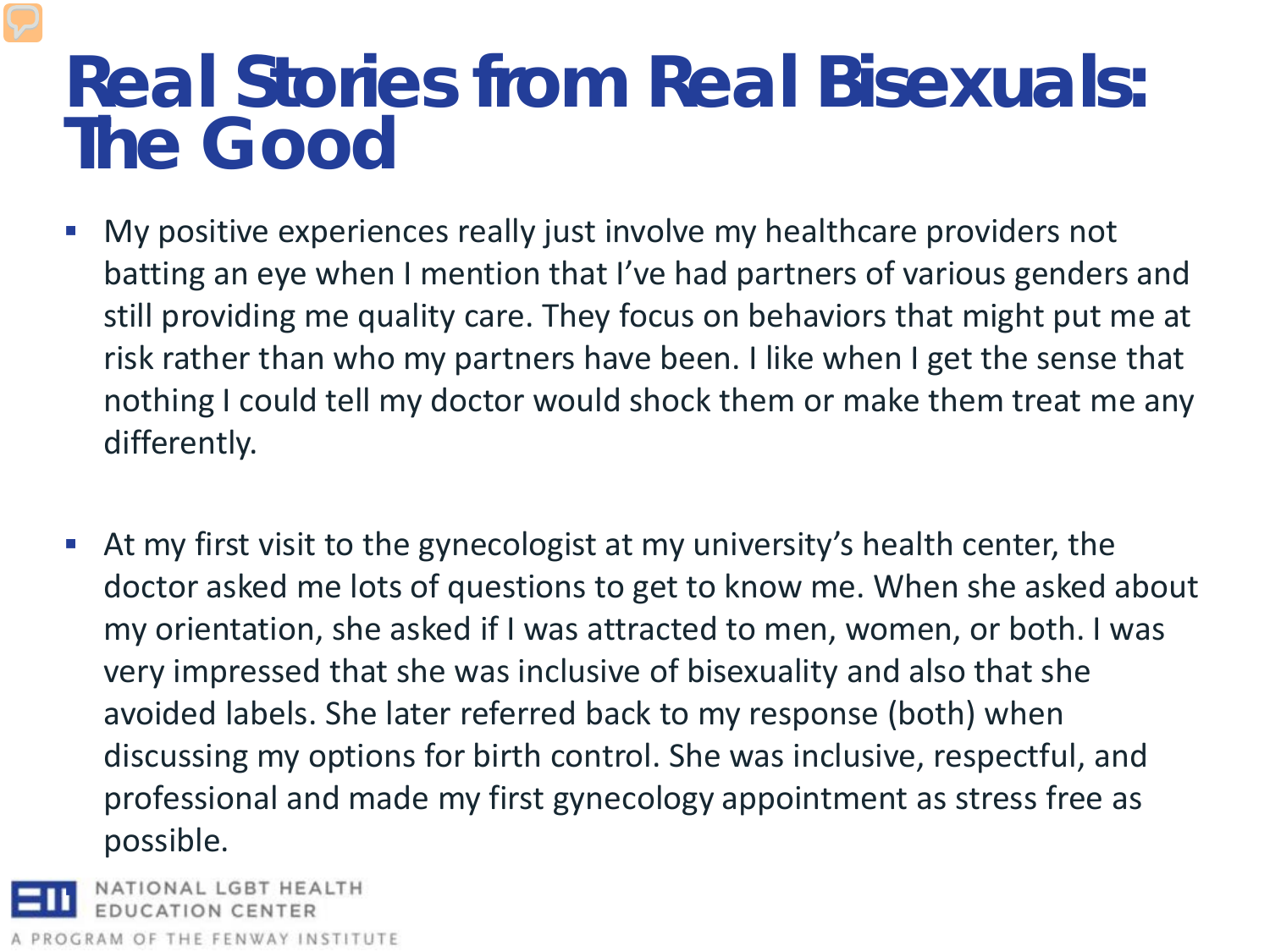- I'm DFAB\*, multigender, and bisexual. I was 18 and had just started dating a girl for the first time when I went to see my ob/gyn for a regular check up. She asked if I was dating anyone and I said yes, I was. Then she asked, "A boy?" and I corrected her and told her I'm bisexual. I was nervous as hell what her reaction would be, but she smiled and congratulated me and continued to ask the routine questions. Since then, she's remembered my sexuality and made sure to ask about it and about any relationships I've had with men or women (we haven't talked about other genders. Maybe one day). I'm so grateful for her easy acceptance and support of me; I don't know what I would have done if she had rejected me.
- My doctor asked me if there was anything in particular I wanted to talk about, and so I told him I'm bisexual and sexually active with men. He said how it was good that I brought that up and began asking me appropriate questions, if I was using protection, if I was getting tested for STD's and if I would like to add HIV screening to my bloodwork. He also gave me the option of getting the Hepatitis A and HPV vaccines. The visit then proceeded like a normal physical. I felt that the visit went well overall and I didn't feel like I was being judged or given bad advice.

NATIONAL LGBT HEALTH **DUCATION CENTER** 

A PROGRAM OF THE FENWAY INSTITUTE

\*Designated Female At Birth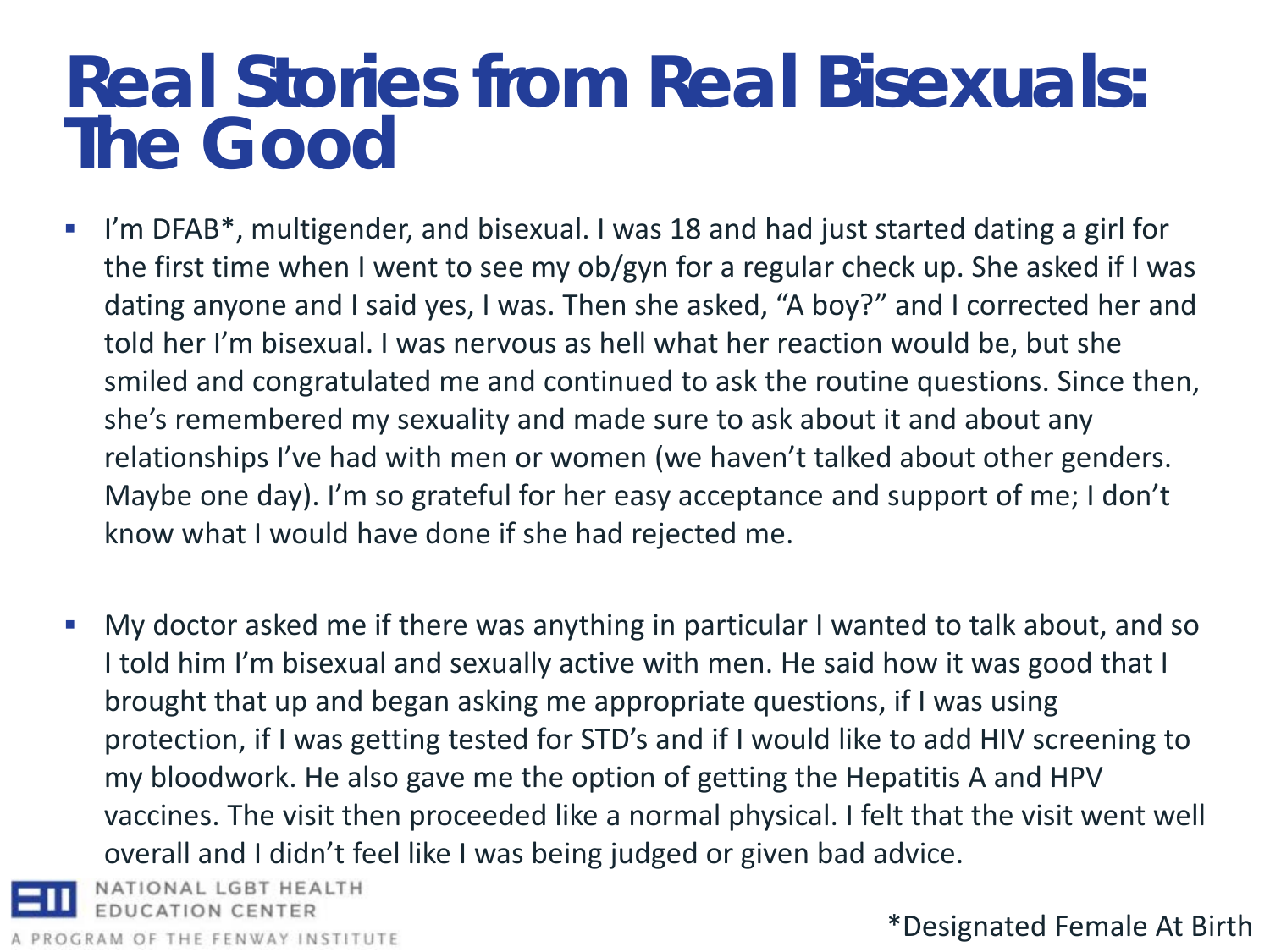### **Best Practices: Understanding**

- Set aside your expectations and assumptions.
- Understand the difference between **sexual orientation** and **sexual behavior**
- Understand the difference and the complex interaction between **sexual identity** and **gender identity.**
- Understand that there are a large number of different sexual orientation identities and gender identities, including some with which you might not be familiar. If someone uses an identity with which you are not familiar, ask them to tell you what it means.

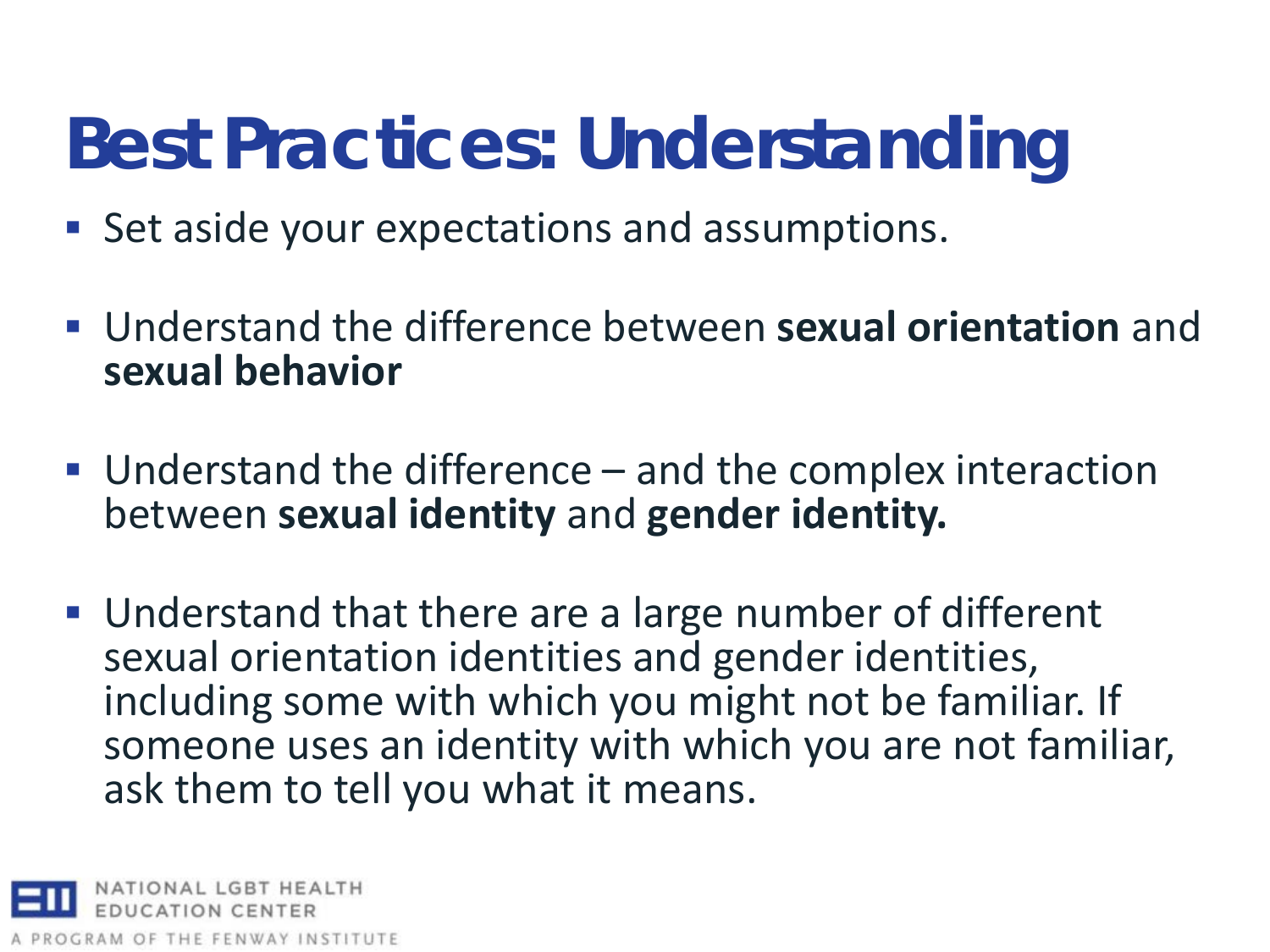### **Best Practices: Understanding**

- Know that bisexuals experience health disparities different from heterosexuals – and also from lesbians and gay men.
- Understand that bisexual people in different-sex relationships still face health, mental health, safety and social disparities.
- Understand that individual bisexuals have unique experiences that intersect with other aspects of our identity (race, ethnicity, gender, age, social class, geography, ability, etc.)
- Remember that people may be afraid to come out to you and do everything you can to make them feel safe.

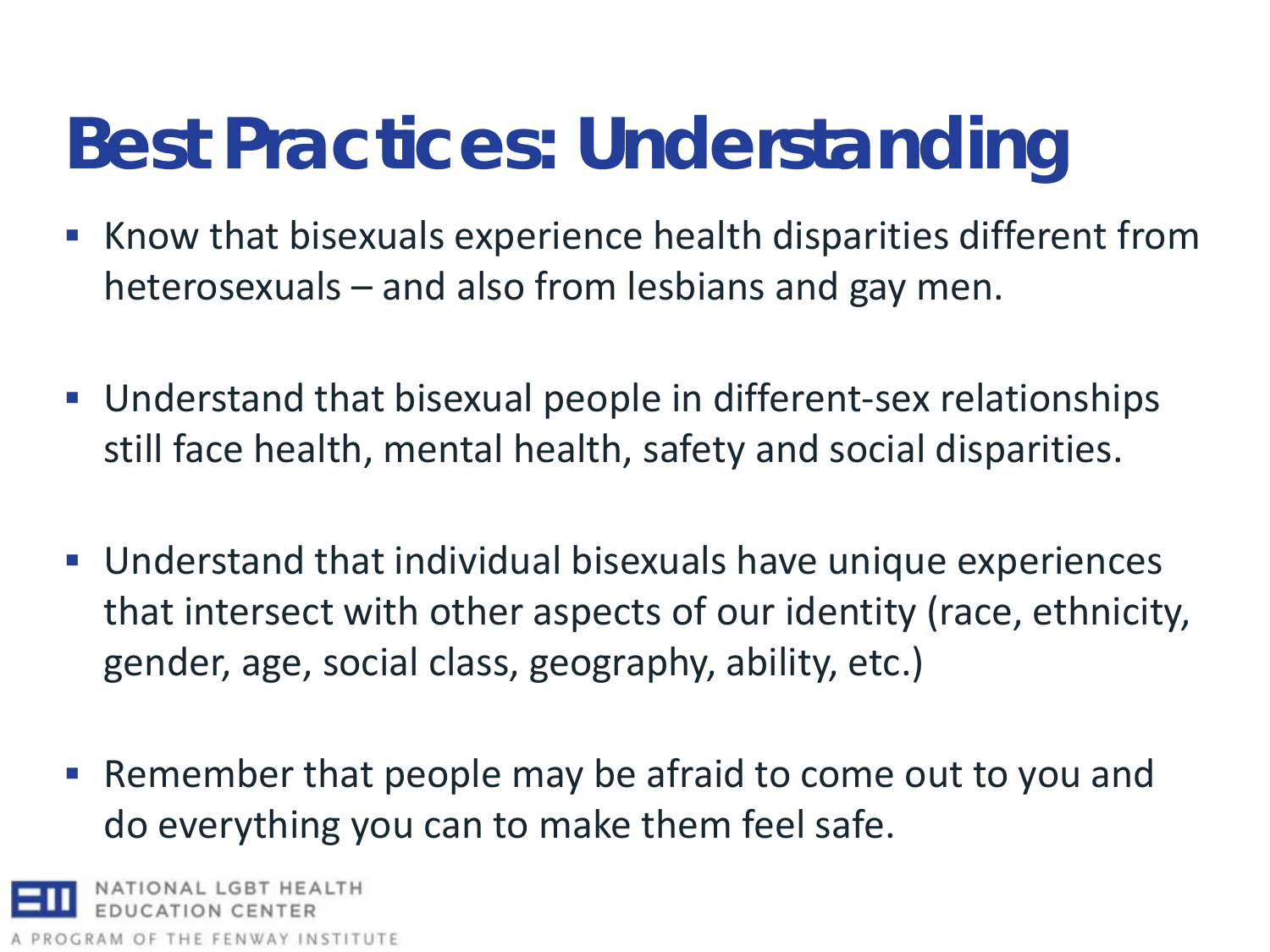### **Best Practices: Actions**

- Use inclusive language, e.g., "same-sex relationship" instead of "lesbian relationship"; "LGBT family" instead of "gay family."
- Routinely ask about sexual behavior in a nonjudgmental way.
- **Indentify individuals accurately. If someone clearly states that** they identify as bisexual, do not identify them as gay, lesbian or straight instead. Remember that being in a relationship does not make negate a bisexual person's identity or history.
- Read up about bisexuality so you can respond to bisexual clients in a manner that is both respectful and informed.

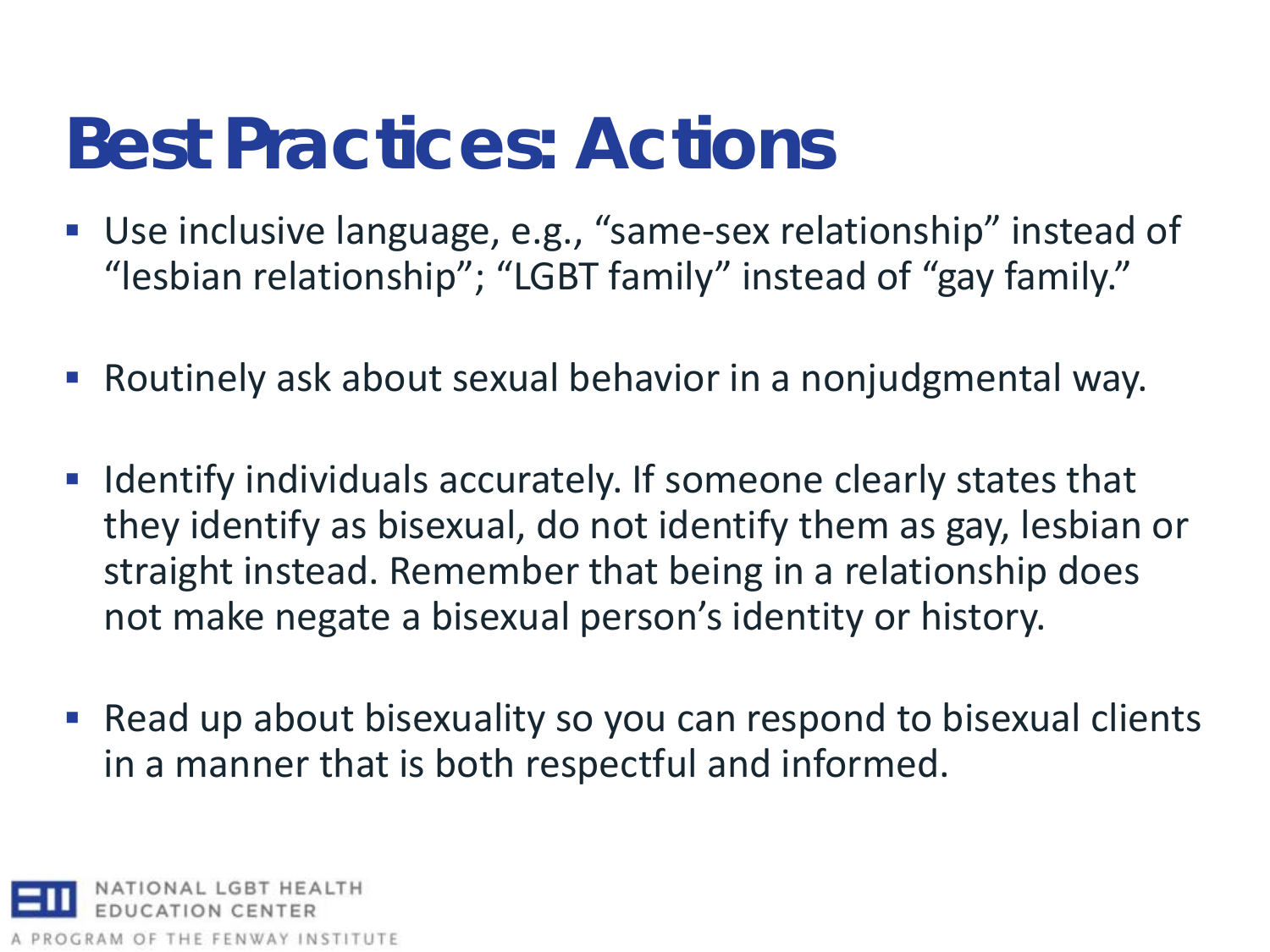### **Best Practices: Actions**

- Provide a visually welcoming environment by openly displaying posters, pamphlets and other materials that are bi-specific.
- Develop bisexual-specific trainings, flyers, publications and a bisexual-specific curriculum or bisexual modules for LGBT curricula.
- Look up some of the resources provided at the end of this presentation. Create relationships with local and national bisexual organizations.
- Have a bi flag on hand for Celebrate Bisexuality Day on September 23rd of every year and #BiHealthMonth in March.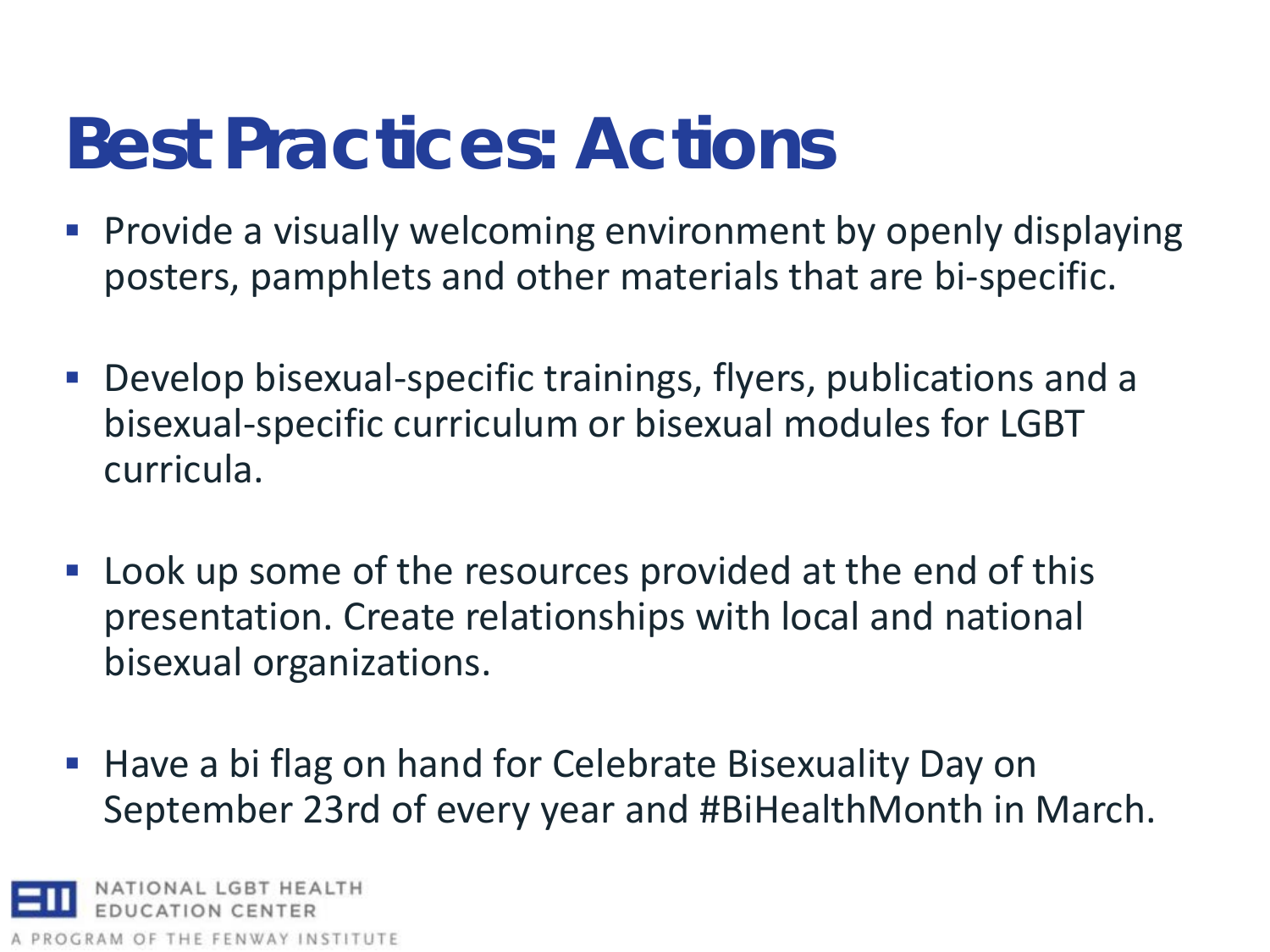# **My Thanks …**

- To Faith Cheltenham and BiNetUSA; to Ellyn Ruthstrom and the Bisexual Resource Center; and to Amy Andre for support in preparing this presentation.
- To the 73 anonymous individuals who shared their stories with me.
- And especially to each of you for taking time out of your busy schedules to participate in this webinar.

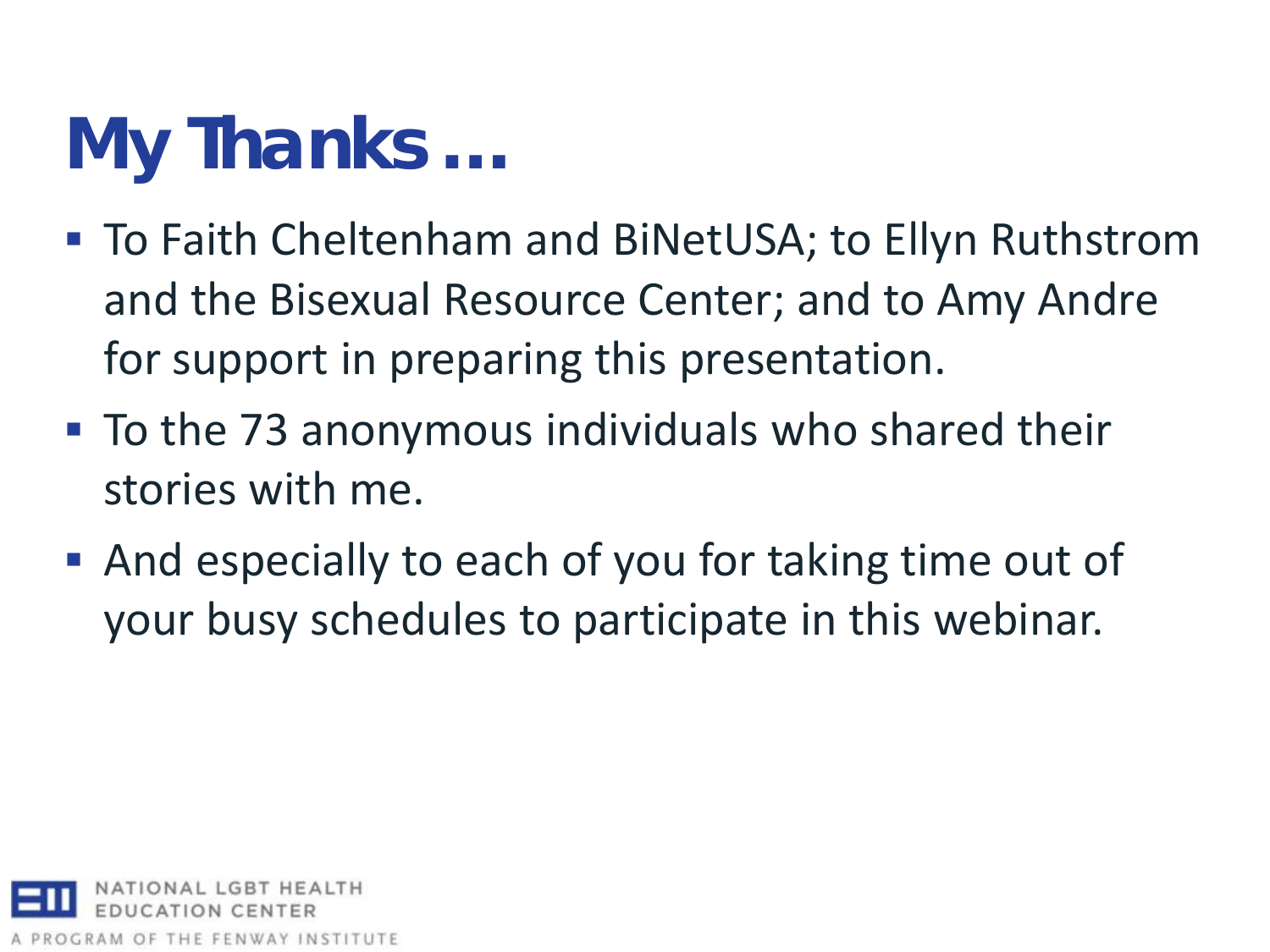### **Resources**

#### **ORGANIZATIONS**

- Bisexual Resource Center: [www.biresource.net](http://www.biresource.net)
- BiNet USA: [www.binetusa.org](http://www.binetusa.org)
- Bisexual Organizing Project: [www.bisexualorganizingproject.org](http://www.bisexualorganizingproject.org)

#### **PUBLICATIONS AVAILABLE ONLINE**

- [Out For Health, Healthy People 2020 Bisexual Fact Sheet](http://www.lgbttobacco.org/files/HP2020BisexualPeople.pdf)
- [Bisexual Invisibility: Impacts and Recommendations](http://sf-hrc.org/sites/sf-hrc.org/files/migrated/FileCenter/Documents/HRC_Publications/Articles/Bisexual_Invisiblity_Impacts_and_Recommendations_March_2011.pdf), San Francisco Human Rights Commission, 2011
- **[Bi Women Quarterly](http://www.biwomenboston.org),.** Electronic subscriptions are free, and we will also send you a print subscription if you have a place to leave it out for clients, colleagues, etc.
- " "Does your partner blame it on your bisexuality?" Handout created by the Network/La Red.
- [Canadian Community Health Survey](http://www.statcan.gc.ca/)



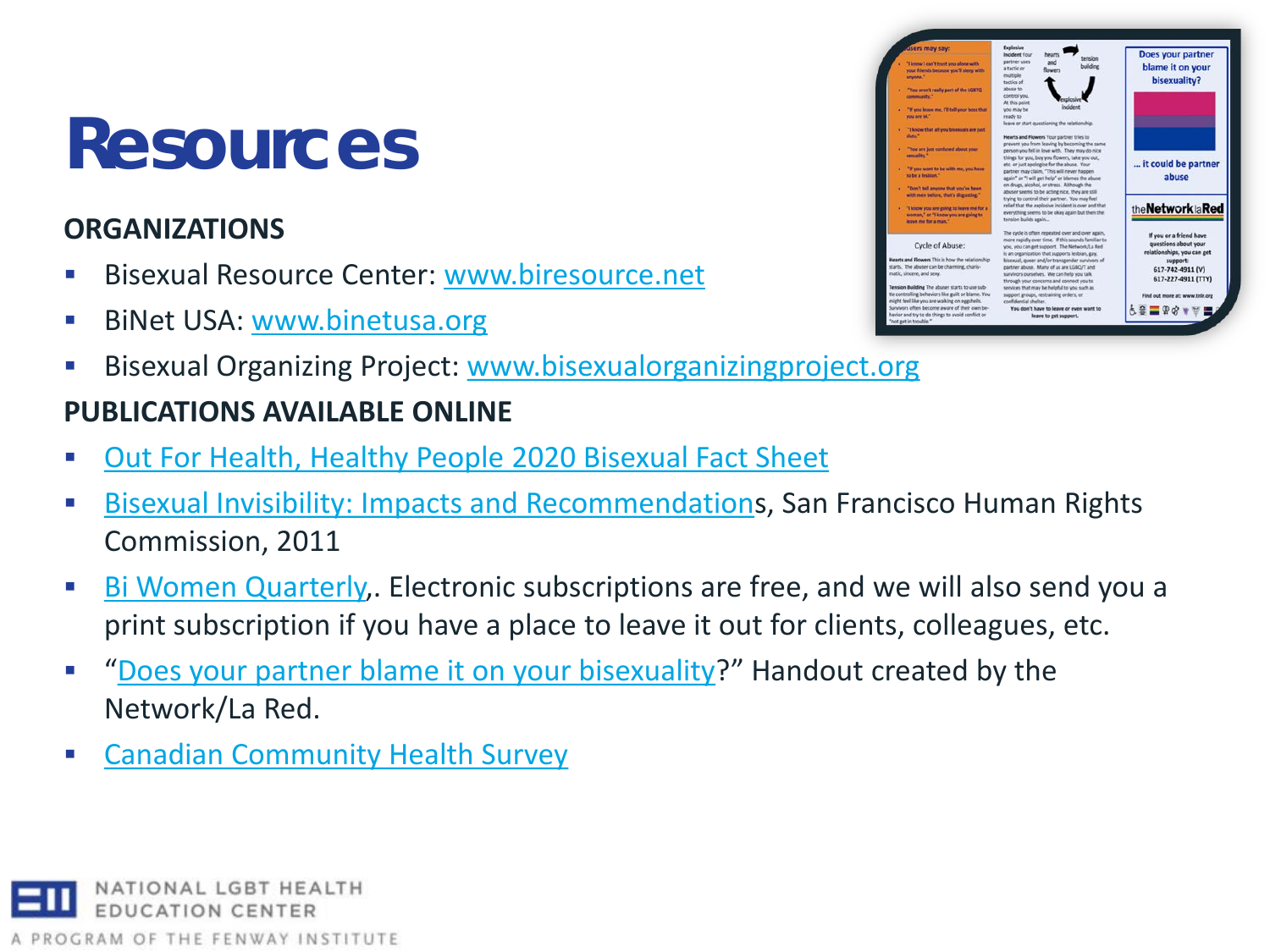### **Resources**

#### **PRINT RESOURCES**

- Journal of Bisexuality
- Getting Bi: Voices of Bisexuals Around the World, ed. Robyn Ochs and Sarah Rowley. Boston: Bisexual Resource Center, 2009.
- RECOGNIZE: The Voices of Bisexual Men An Anthology ed. Robyn Ochs and H. Sharif Williams. Boston: Bisexual Resource Center, forthcoming.

#### **ARTICLES**

- Walters, M.L., Chen J., & Breiding, M.J. (2013). The National Intimate Partner and Sexual Violence Survey (NISVS): 2010 Findings on Victimization by Sexual Orientation. Atlanta, GA: National Center for Injury Prevention and Control, Centers for Disease Control and Prevention.
- Green, Payne, Green; "Working Bi: Preliminary Findings from a Survey on Workplace Experiences of Bisexual People;" Journal of Bisexuality.
- Tweedy & Yescavage; "Employment Discrimination Against Bisexuals and Others with Fluid Identities;" Social Science Research Network.